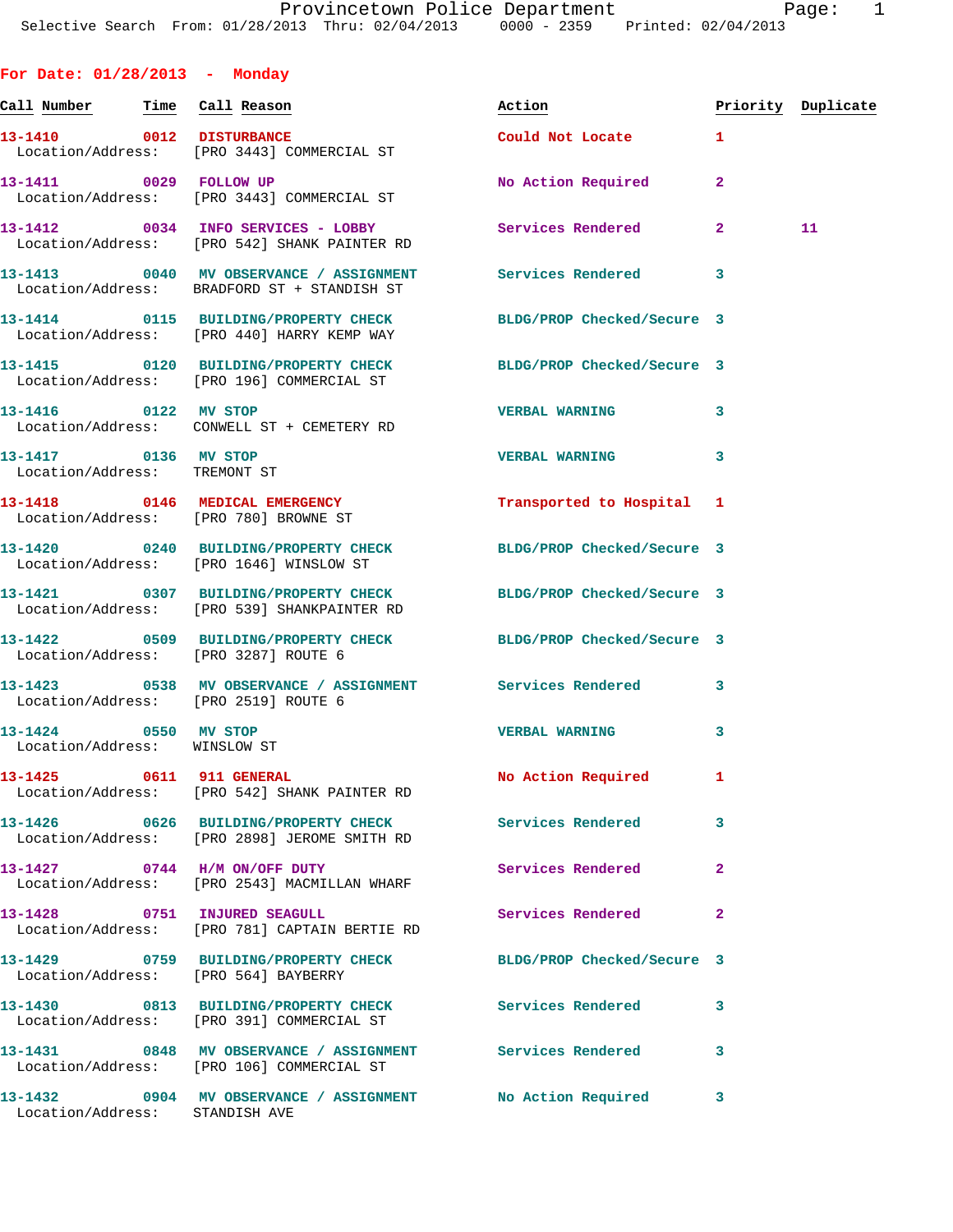|                                                                | Provincetown Police Department Page: 2<br>Selective Search From: 01/28/2013 Thru: 02/04/2013 0000 - 2359 Printed: 02/04/2013 |                       |              |
|----------------------------------------------------------------|------------------------------------------------------------------------------------------------------------------------------|-----------------------|--------------|
|                                                                | Location/Address: BRADFORD ST EXT + TELEGRAPH HILL RD                                                                        |                       | 3            |
| Location/Address: COMMERCIAL ST                                | 13-1434 0925 ASSIST AGENCY / MUTUAL AID Could Not Locate 3                                                                   |                       | 3            |
|                                                                | 13-1435 1005 BUILDING/PROPERTY CHECK No Action Required 3<br>Location/Address: [PRO 2206] COMMERCIAL ST                      |                       |              |
|                                                                | 13-1436 1021 BUILDING/PROPERTY CHECK Services Rendered<br>Location/Address: [PRO 521] ROUTE 6                                |                       | $\mathbf{3}$ |
|                                                                | 13-1437 1025 BUILDING/PROPERTY CHECK No Action Required 3<br>Location/Address: [PRO 2543] MACMILLAN                          |                       |              |
|                                                                | 13-1438 1027 BUILDING/PROPERTY CHECK Services Rendered<br>Location/Address: [PRO 564] BAYBERRY                               |                       | 3            |
|                                                                | 13-1439 1035 BUILDING/PROPERTY CHECK BLDG/PROP Checked/Secure 3<br>Location/Address: SHANKPAINTER RD                         |                       |              |
|                                                                | 13-1440 1041 MEDICAL EMERGENCY-TEST Unfounded<br>Location/Address: [PRO 542] SHANK PAINTER RD                                |                       | 1            |
|                                                                | 13-1441 1044 MV OBSERVANCE / ASSIGNMENT Services Rendered 3<br>Location/Address: [PRO 2521] ROUTE 6                          |                       |              |
|                                                                | 13-1442 1048 MEDICAL EMERGENCY/DOT Transported to Hospital 1<br>Location/Address: [PRO 3222] ALDEN ST                        |                       |              |
| 13-1443 1058 MV STOP                                           | Location/Address: BRADFORD ST + ANTHONY ST                                                                                   | <b>VERBAL WARNING</b> | 3            |
| Location/Address: HOWLAND ST                                   | 13-1444 1317 MV OBSERVANCE / ASSIGNMENT Citation/Warning Issued 3                                                            |                       |              |
| 13-1445 1323 MV STOP                                           | Location/Address: BRADFORD ST + ANTHONY ST                                                                                   | <b>VERBAL WARNING</b> | 3            |
|                                                                | 13-1446 1344 MV OBSERVANCE / ASSIGNMENT Services Rendered 3<br>Location/Address: [PRO 2521] ROUTE 6                          |                       |              |
|                                                                | 13-1447 1348 MV STOP<br>Location/Address: [PRO 2513] ROUTE 6                                                                 | <b>VERBAL WARNING</b> |              |
|                                                                | 13-1448 1415 BUILDING/PROPERTY CHECK BLDG/PROP Checked/Secure 3<br>Location/Address: [PRO 2483] COMMERCIAL ST                |                       |              |
| 13-1449   1420   FORGED CHECK<br>Location/Address: BRADFORD ST |                                                                                                                              | SPOKEN TO             | $\mathbf{2}$ |
|                                                                | 13-1450 1528 MEDICAL EMERGENCY - PAGE TEST Unfounded<br>Location/Address: [PRO 542] SHANK PAINTER RD                         |                       | 1            |
|                                                                | 13-1451 1535 LANDLORD/TENANT<br>Location/Address: [PRO 228] COMMERCIAL ST                                                    | SPOKEN TO             | $\mathbf{2}$ |
|                                                                | 13-1453 1724 SNOW REMOVAL<br>Location/Address: [PRO 3813] SHANK PAINTER RD                                                   | Services Rendered     | 3            |
|                                                                | 13-1454 1739 BUILDING/PROPERTY CHECK BLDG/PROP Checked/Secure 3<br>Location/Address: [PRO 3259] MACMILLAN                    |                       |              |
|                                                                | 13-1455 1806 BUILDING/PROPERTY CHECK BLDG/PROP Checked/Secure 3<br>Location/Address: [PRO 530] SHANKPAINTER RD               |                       |              |
| 13-1456 1816 911 ABANDONED<br>Location/Address: RACE POINT RD  |                                                                                                                              | Services Rendered 1   |              |
|                                                                | 13-1457 2014 BUILDING/PROPERTY CHECK BLDG/PROP Checked/Secure 3<br>Location/Address: [PRO 306] COMMERCIAL ST                 |                       |              |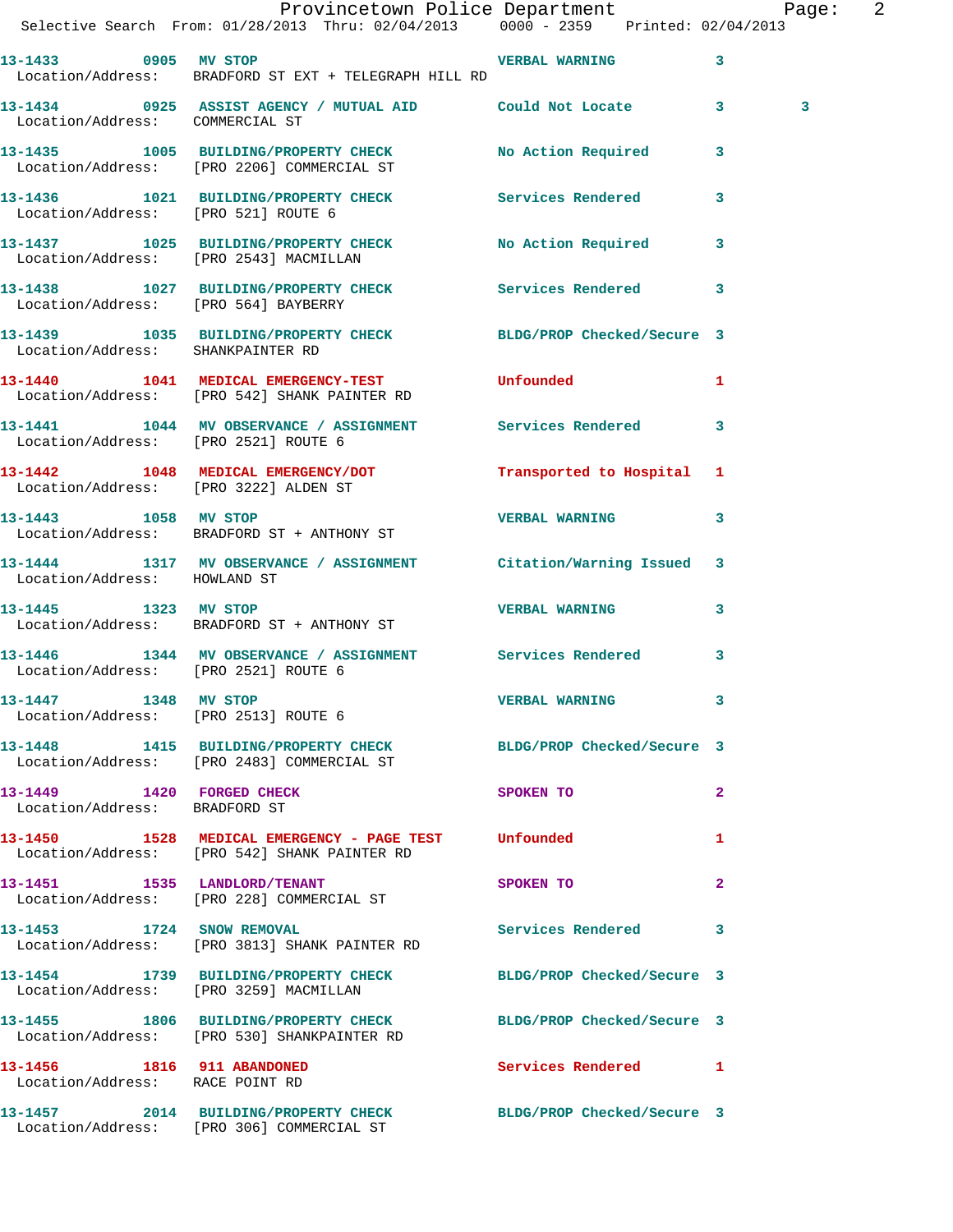| 13-1458<br>2119<br>Location/Address:          | <b>BUILDING/PROPERTY CHECK</b><br>[PRO 440] HARRY KEMP WAY     | BLDG/PROP Checked/Secure 3 |                |
|-----------------------------------------------|----------------------------------------------------------------|----------------------------|----------------|
| 13-1459<br>2138<br>Location/Address:          | <b>BUILDING/PROPERTY CHECK</b><br>[PRO 3256] COMMERCIAL ST     | BLDG/PROP Checked/Secure 3 |                |
| 13-1460<br>2223<br>Location/Address:          | <b>BUILDING/PROPERTY CHECK</b><br>[PRO 16] BRADFORD ST         | BLDG/PROP Checked/Secure 3 |                |
| 13-1461<br>2344                               | <b>FOLLOW UP</b><br>Location/Address: [PRO 3443] COMMERCIAL ST | No Action Required         | $\overline{2}$ |
| 1.2.1.6<br>$\mathbf{a} \mathbf{b} \mathbf{b}$ | <b>DITTY DIVIG (DDADDRII)</b> GUIDAV                           |                            |                |

**13-1462 2353 BUILDING/PROPERTY CHECK BLDG/PROP Checked/Secure 3**  Location/Address: [PRO 105] COMMERCIAL ST

## **For Date: 01/29/2013 - Tuesday**

| 13–1463<br>Location/Address: | 0002 | <b>BUILDING/PROPERTY CHECK</b><br>[PRO 16] BRADFORD ST | BLDG/PROP Checked/Secure 3 |     |
|------------------------------|------|--------------------------------------------------------|----------------------------|-----|
| 13-1464<br>Location/Address: | 0033 | LOBBY TRAFFIC<br>[PRO 542] SHANK PAINTER RD            | Services Rendered          | 15. |

**13-1465 0048 MV OBSERVANCE / ASSIGNMENT Services Rendered 3**  Location/Address: SHANK PAINTER RD + BRADFORD ST

**13-1466 0221 BUILDING/PROPERTY CHECK BLDG/PROP Checked/Secure 3**  Location/Address: [PRO 3287] ROUTE 6

**13-1467 0325 BUILDING/PROPERTY CHECK BLDG/PROP Checked/Secure 3**  Location/Address: [PRO 519] RACE POINT RD

**13-1468 0338 BUILDING/PROPERTY CHECK BLDG/PROP Checked/Secure 3**  Location/Address: [PRO 3259] MACMILLAN

**13-1469 0526 BUILDING/PROPERTY CHECK BLDG/PROP Checked/Secure 3**  Location/Address: [PRO 545] SHANK PAINTER RD

**13-1470 0548 BUILDING/PROPERTY CHECK BLDG/PROP Checked/Secure 3**  Location/Address: [PRO 530] SHANKPAINTER RD

**13-1471 0601 HAZARDS-ROAD CONDITIONS Taken/Referred to Other 2**  Location/Address: BRADFORD ST + COURT ST

**13-1472 0607 MV OBSERVANCE / ASSIGNMENT No Action Required 3**  Location/Address: ROUTE 6 + HOWLAND ST

**13-1474 0737 H/M ON/OFF DUTY Services Rendered 2** 

Location/Address: [PRO 3287] ROUTE 6

Location/Address: [PRO 106] COMMERCIAL ST

**13-1479 0909 BUILDING/PROPERTY CHECK BLDG/PROP Checked/Secure 3** 

**13-1473 0730 INJURED FOX GONE ON ARRIVAL 2**  Location/Address: [PRO 813] COMMERCIAL ST

Location/Address: [PRO 2543] MACMILLAN WHARF

**13-1475 0737 BUILDING/PROPERTY CHECK Services Rendered 3**  Location/Address: [PRO 2543] MACMILLAN

**13-1476 0752 BUILDING/PROPERTY CHECK BLDG/PROP Checked/Secure 3** 

**13-1477 0820 BUILDING/PROPERTY CHECK Services Rendered 3**  Location/Address: [PRO 2483] COMMERCIAL ST

**13-1478 0823 MV OBSERVANCE / ASSIGNMENT Services Rendered 3** 

Location/Address: [PRO 3317] CEMETERY RD

**13-1480 0920 MEDICAL EMERGENCY Transported to Hospital 1**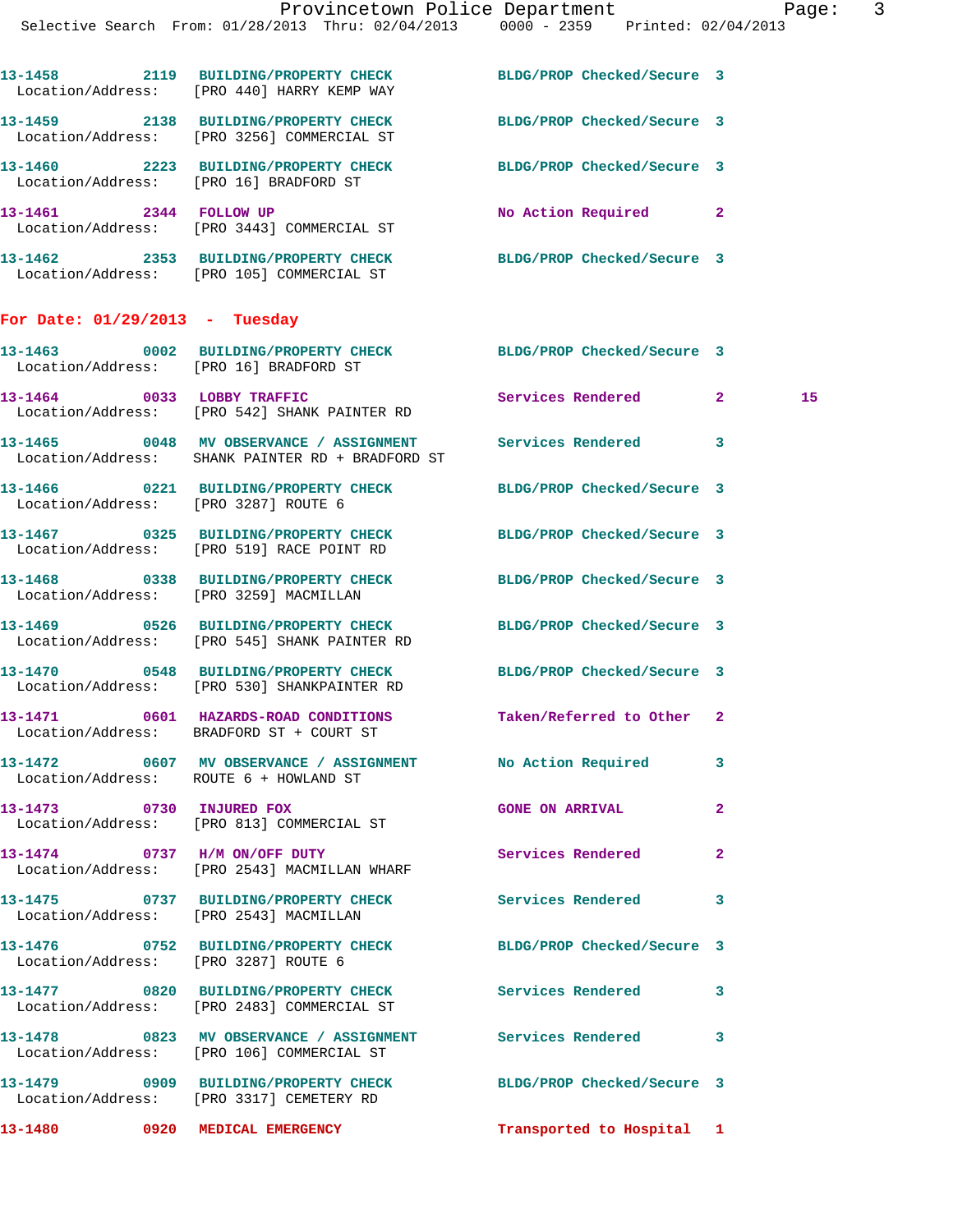|                             | Provincetown Police Department Page: 4<br>Selective Search From: 01/28/2013 Thru: 02/04/2013 0000 - 2359 Printed: 02/04/2013 |                            |              |
|-----------------------------|------------------------------------------------------------------------------------------------------------------------------|----------------------------|--------------|
| Location/Address: CONANT ST |                                                                                                                              |                            |              |
|                             | 13-1483 1047 MV OBSERVANCE / ASSIGNMENT Services Rendered 3<br>Location/Address: [PRO 2521] ROUTE 6                          |                            |              |
|                             | 13-1484 1050 MV STOP<br>Location/Address: [PRO 521] ROUTE 6                                                                  | <b>VERBAL WARNING</b>      | 3            |
| 13-1485 1106 MV STOP        | Location/Address: [PRO 2513] ROUTE 6                                                                                         | <b>VERBAL WARNING</b>      | 3            |
|                             | 13-1486 1112 BUILDING/PROPERTY CHECK BLDG/PROP Checked/Secure 3<br>Location/Address: [PRO 571] ALDEN ST                      |                            |              |
|                             | 13-1487 1232 BUILDING/PROPERTY CHECK Services Rendered 3<br>Location/Address: [PRO 564] BAYBERRY                             |                            |              |
| Refer To Accident: 13-3-AC  | 13-1488 1302 MV ACCIDENT<br>Location/Address: [PRO 2026] BRADFORD ST                                                         | Services Rendered 1        |              |
|                             | 13-1489 1340 FIRE ALARM TESTING<br>Location/Address: [PRO 1792] BRADFORD ST                                                  | Services Rendered 1        |              |
|                             | 13-1490 1402 PARK, WALK & TALK 1988 Services Rendered 2<br>Location/Address: [PRO 3222] ALDEN ST                             |                            |              |
|                             | 13-1491 1550 BUILDING/PROPERTY CHECK BLDG/PROP Checked/Secure 3<br>Location/Address: [PRO 3115] BAYBERRY                     |                            |              |
|                             | 13-1492 1616 MV HIT & RUN<br>Location/Address: RYDER ST + COMMERCIAL ST                                                      | Could Not Locate 2         |              |
|                             | 13-1493 1633 MEDICAL EMERGENCY<br>Location/Address: [PRO 706] BAYBERRY AVE                                                   | Transported to Hospital 1  |              |
|                             | 13-1494 1635 PARK, WALK & TALK 1999 Services Rendered 2<br>Location/Address: [PRO 3670] SHANK PAINTER RD                     |                            |              |
|                             | 13-1496 1716 MV STOP<br>Location/Address: CARVER ST + BRADFORD ST                                                            | <b>VERBAL WARNING</b>      | 3            |
|                             | 13-1497 1743 BUILDING/PROPERTY CHECK<br>Location/Address: [PRO 2] ALDEN ST                                                   | BLDG/PROP Checked/Secure 3 |              |
|                             | 13-1498 1748 BUILDING/PROPERTY CHECK BLDG/PROP Checked/Secure 3<br>Location/Address: [PRO 3259] MACMILLAN                    |                            |              |
|                             | 13-1499 1754 PARK, WALK & TALK<br>Location/Address: [PRO 488] MAYFLOWER ST                                                   | Services Rendered          | $\mathbf{2}$ |
|                             | 13-1500 1757 MEDICAL EMERGENCY<br>Location/Address: [PRO 1017] NELSON AVE                                                    | Transported to Hospital 1  |              |
|                             | 13-1501 1915 BUILDING/PROPERTY CHECK BLDG/PROP Checked/Secure 3<br>Location/Address: [PRO 512] PRINCE ST                     |                            |              |
|                             | 13-1502 2042 BUILDING/PROPERTY CHECK BLDG/PROP Checked/Secure 3<br>Location/Address: [PRO 530] SHANKPAINTER RD               |                            |              |
|                             | 13-1503 2046 MV OBSERVANCE / ASSIGNMENT Services Rendered 3<br>Location/Address: [PRO 2577] BRADFORD ST                      |                            |              |
|                             | 13-1504 2107 BUILDING/PROPERTY CHECK<br>Location/Address: [PRO 175] COMMERCIAL ST                                            | BLDG/PROP Checked/Secure 3 |              |
| 13-1505 2116 BAR CHECK      | Location/Address: [PRO 399] COMMERCIAL ST                                                                                    | Services Rendered          | $\mathbf{2}$ |
|                             | 13-1506 2131 MV OBSERVANCE / ASSIGNMENT No Action Required                                                                   |                            | 3            |

Location/Address: [PRO 3004] BRADFORD ST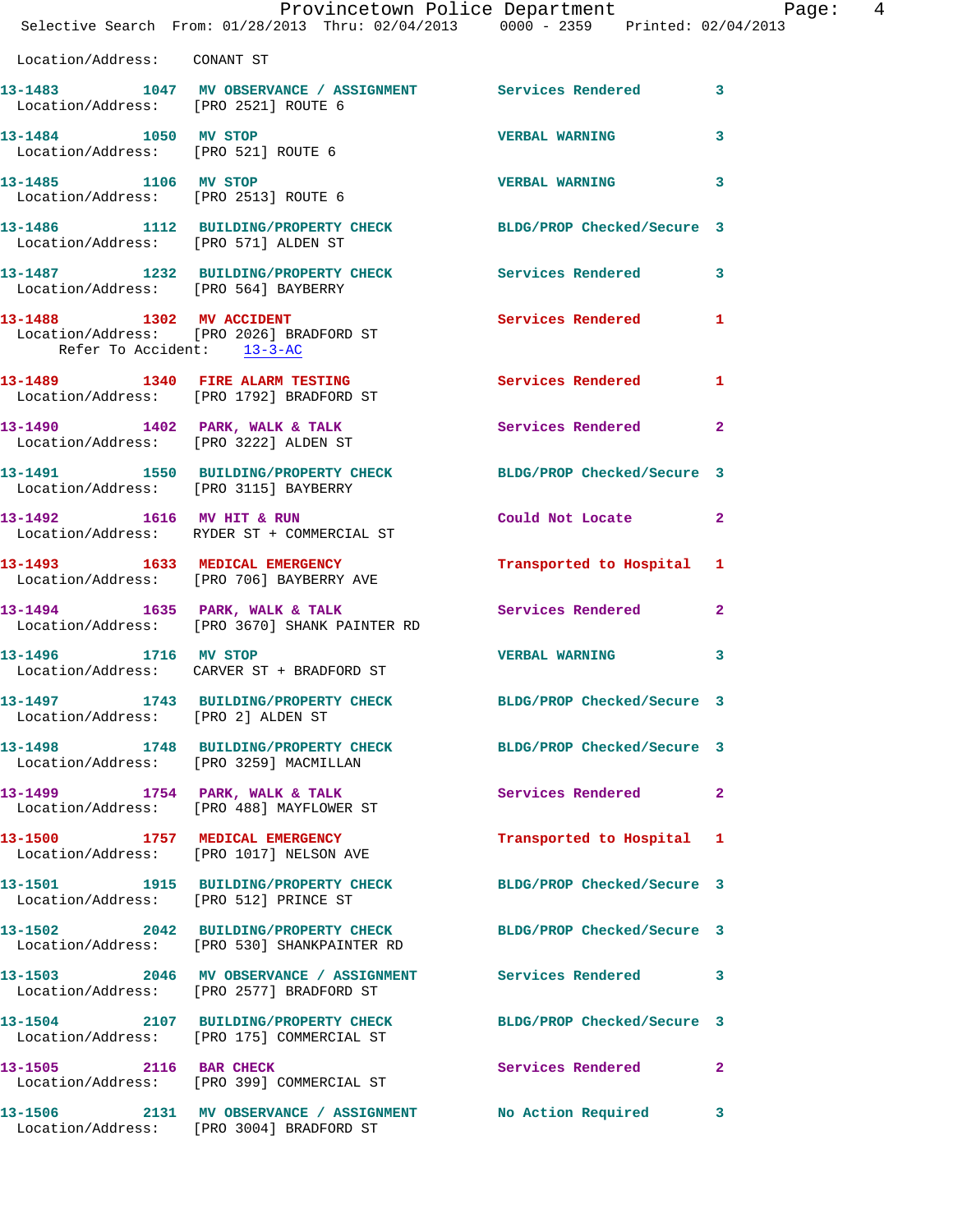| 13-1507<br>Location/Address: | 2149 | <b>BUILDING/PROPERTY CHECK</b><br>[PRO 519] RACE POINT RD | BLDG/PROP Checked/Secure 3 |  |
|------------------------------|------|-----------------------------------------------------------|----------------------------|--|
| 13-1508<br>Location/Address: | 2205 | <b>BAR CHECK</b><br>[PRO 221] COMMERCIAL ST               | Services Rendered          |  |
| 13-1509<br>Location/Address: | 2218 | <b>BUILDING/PROPERTY CHECK</b><br>[PRO 16] BRADFORD ST    | BLDG/PROP Checked/Secure 3 |  |
| 13-1510<br>Location/Address: | 2345 | MV OBSERVANCE / ASSIGNMENT<br>BRADFORD ST + RYDER ST      | Services Rendered          |  |

| 13–1511           | 2349 | <b>BUILDING/PROPERTY CHECK</b> | BLDG/PROP Checked/Secure 3 |  |
|-------------------|------|--------------------------------|----------------------------|--|
| Location/Address: |      | [PRO 1638] COMMERCIAL ST       |                            |  |

## **For Date: 01/30/2013 - Wednesday**

| 13–1512                      | 0050 | MV OBSERVANCE / ASSIGNMENT                                | Services Rendered          |  |
|------------------------------|------|-----------------------------------------------------------|----------------------------|--|
| Location/Address:            |      | BRADFORD ST + STANDISH ST                                 |                            |  |
| 13–1513<br>Location/Address: | 0104 | <b>BUILDING/PROPERTY CHECK</b><br>[PRO 175] COMMERCIAL ST | BLDG/PROP Checked/Secure 3 |  |
| 13–1514                      | 0139 | MV OBSERVANCE / ASSIGNMENT                                | Services Rendered          |  |

 Location/Address: [PRO 2521] ROUTE 6 **13-1515 0204 BUILDING/PROPERTY CHECK BLDG/PROP Checked/Secure 3** 

**13-1516 0219 BUILDING/PROPERTY CHECK BLDG/PROP Checked/Secure 3**  Location/Address: [PRO 1646] WINSLOW ST

Location/Address: [PRO 542] SHANK PAINTER RD

Location/Address: [PRO 545] SHANKPAINTER RD

**13-1518 0525 BUILDING/PROPERTY CHECK BLDG/PROP Checked/Secure 3**  Location/Address: [PRO 488] MAYFLOWER AVE

**13-1519 0555 MV OBSERVANCE / ASSIGNMENT Services Rendered 3**  Location/Address: [PRO 2513] ROUTE 6

Location/Address: [PRO 1778] SHANK PAINTER RD

**13-1523 0713 STATION HEAT ISSUES Services Rendered 3**  Location/Address: [PRO 542] SHANK PAINTER RD

Location/Address: [PRO 2543] MACMILLAN WHARF

Location/Address: [PRO 3259] MACMILLAN

Location/Address: [PRO 2898] JEROME SMITH RD

Location/Address: [PRO 3440] ROUTE 6

Location/Address: [PRO 542] SHANK PAINTER RD

**13-1529 0814 BUILDING/PROPERTY CHECK BLDG/PROP Checked/Secure 3**  Location/Address: [PRO 571] ALDEN ST

**13-1530 0816 MV STOP VERBAL WARNING 3**  Location/Address: [PRO 540] SHANK PAINTER RD

**13-1517 0514 LOBBY TRAFFIC Services Rendered 2 22** 

**13-1522 0630 BUILDING/PROPERTY CHECK BLDG/PROP Checked/Secure 3 13-1524 0734 H/M ON/OFF DUTY No Action Required 2 13-1525 0753 BUILDING/PROPERTY CHECK BLDG/PROP Checked/Secure 3 13-1526 0756 BUILDING/PROPERTY CHECK BLDG/PROP Checked/Secure 3 13-1527 0807 MV OBSERVANCE / ASSIGNMENT Services Rendered 3 13-1528** 0810 HARASSMENT SPOKEN TO 2

**13-1532 0902 WIRES DOWN Services Rendered 2**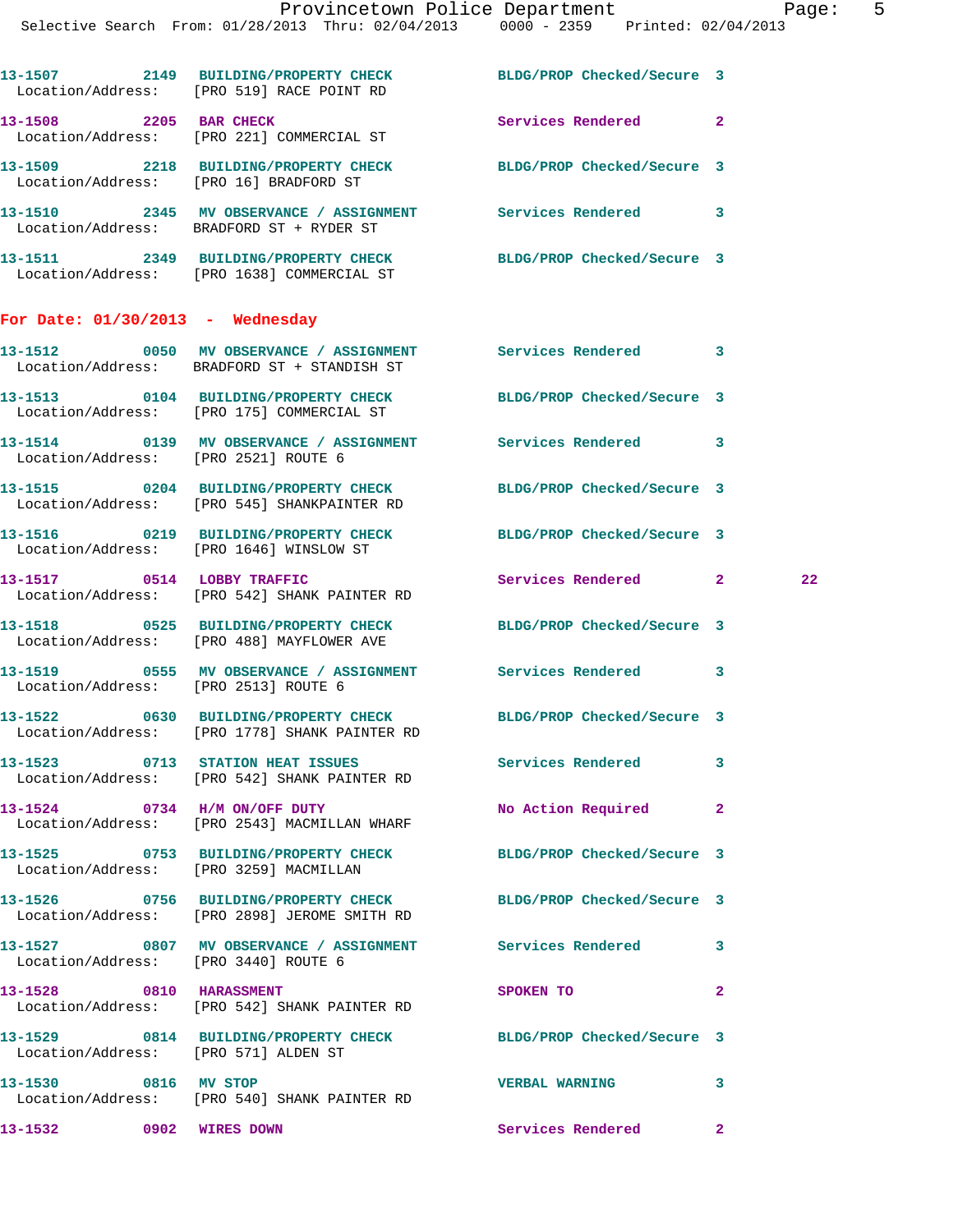|                                                         | Provincetown Police Department Page: 6<br>Selective Search From: 01/28/2013 Thru: 02/04/2013 0000 - 2359 Printed: 02/04/2013 |                                             |                   |
|---------------------------------------------------------|------------------------------------------------------------------------------------------------------------------------------|---------------------------------------------|-------------------|
|                                                         | Location/Address: PROVINCE RD + SHANKPAINTER RD                                                                              |                                             |                   |
|                                                         | 13-1533 0937 BUILDING/PROPERTY CHECK BLDG/PROP Checked/Secure 3<br>Location/Address: [PRO 3317] CEMETERY RD                  |                                             |                   |
|                                                         | 13-1534 1017 BUILDING/PROPERTY CHECK BLDG/PROP Checked/Secure 3<br>Location/Address: [PRO 444] HIGH POLE HILL                |                                             |                   |
| 13-1535 1042 911 GENERAL                                | Location/Address: [PRO 542] SHANK PAINTER RD                                                                                 | Services Rendered 1                         |                   |
|                                                         | 13-1536 1047 BUILDING/PROPERTY CHECK BLDG/PROP Checked/Secure 3<br>Location/Address: [PRO 3287] ROUTE 6                      |                                             |                   |
|                                                         | 13-1537 1110 GENERAL INFO                                                                                                    | Services Rendered 3                         |                   |
|                                                         | 13-1538 1118 BUILDING/PROPERTY CHECK BLDG/PROP Checked/Secure 3<br>Location/Address: [PRO 3318] CEMETERY RD                  |                                             |                   |
|                                                         | 13-1539 1124 BUILDING/PROPERTY CHECK BLDG/PROP Checked/Secure 3<br>Location/Address: [PRO 526] RYDER ST                      |                                             |                   |
|                                                         | 13-1540 1132 MV OBSERVANCE / ASSIGNMENT Services Rendered<br>Location/Address: HARRY KEMP WAY + HOWLAND ST                   |                                             | 3                 |
|                                                         | 13-1541 1137 PARK, WALK & TALK 1137 CONTRACT SERVICES Rendered<br>Location/Address: [PRO 3287] ROUTE 6                       |                                             | $\mathbf{2}$      |
|                                                         | 13-1542 1210 MV COMPLAINT<br>Location/Address: [PRO 2041] COMMERCIAL ST                                                      | Services Rendered                           | $\mathbf{2}$      |
| 13-1543 1240 MV HIT & RUN<br>Refer To Accident: 13-4-AC | Location/Address: [PRO 3228] COMMERCIAL ST                                                                                   | SPOKEN TO                                   | $\mathbf{2}$<br>1 |
|                                                         | 13-1544 1256 BUILDING/PROPERTY CHECK BLDG/PROP Checked/Secure 3<br>Location/Address: [PRO 2500] COMMERCIAL ST                |                                             |                   |
|                                                         | 13-1545 1355 BUILDING/PROPERTY CHECK<br>Location/Address: [PRO 3163] WINTHROP ST                                             | BLDG/PROP Checked/Secure 3                  |                   |
| 13-1546 1409 ALARM - FIRE                               | Location/Address: [PRO 178] COMMERCIAL ST                                                                                    | False Alarm <b>Exercise Service Service</b> | $\mathbf{1}$      |
| 13-1547 1415 MV STOP                                    | Location/Address: COMMERCIAL ST + COURT ST                                                                                   | <b>VERBAL WARNING</b>                       | 3                 |
| 13-1548 1547 LOST KEYS                                  | Location/Address: [PRO 542] SHANK PAINTER RD                                                                                 | Services Rendered                           | 3                 |
|                                                         | 13-1549 1609 BUILDING/PROPERTY CHECK Services Rendered<br>Location/Address: [PRO 2206] COMMERCIAL ST                         |                                             | 3                 |
|                                                         | 13-1550 1701 BUILDING/PROPERTY CHECK<br>Location/Address: [PRO 3317] CEMETERY RD                                             | BLDG/PROP Checked/Secure 3                  |                   |
|                                                         | 13-1551 1704 ASSIST AGENCY / MUTUAL AID Services Rendered<br>Location/Address: [PRO 1986] WINTHROP ST                        |                                             | 3                 |
|                                                         | 13-1552 1809 BUILDING/PROPERTY CHECK BLDG/PROP Checked/Secure 3<br>Location/Address: [PRO 2206] COMMERCIAL ST                |                                             |                   |
|                                                         | 13-1553 1814 BUILDING/PROPERTY CHECK BLDG/PROP Checked/Secure 3<br>Location/Address: [PRO 175] COMMERCIAL ST                 |                                             |                   |
|                                                         | 13-1554 1900 BUILDING/PROPERTY CHECK BLDG/PROP Checked/Secure 3<br>Location/Address: [PRO 2898] JEROME SMITH RD              |                                             |                   |
|                                                         | 13-1555 1951 BUILDING/PROPERTY CHECK BLDG/PROP Checked/Secure 3<br>Location/Address: [PRO 3287] ROUTE 6                      |                                             |                   |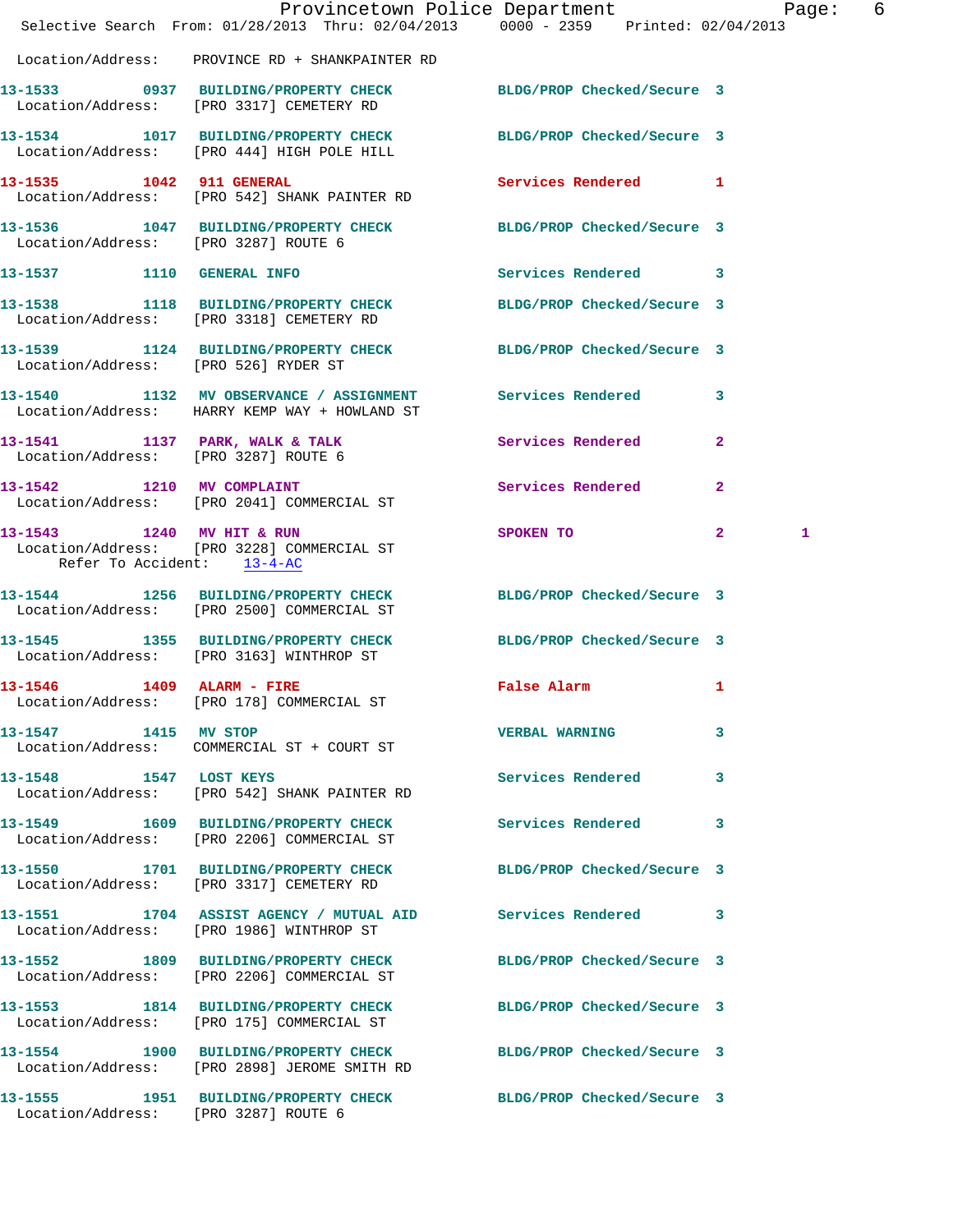|                              |                                                                            | Provincetown Police Department                                                     |                     |                         | Page: | 7 |
|------------------------------|----------------------------------------------------------------------------|------------------------------------------------------------------------------------|---------------------|-------------------------|-------|---|
|                              |                                                                            | Selective Search From: 01/28/2013 Thru: 02/04/2013 0000 - 2359 Printed: 02/04/2013 |                     |                         |       |   |
|                              | Location/Address: [PRO 444] HIGH POLE                                      | 13-1556 1954 BUILDING/PROPERTY CHECK BLDG/PROP Checked/Secure 3                    |                     |                         |       |   |
|                              | Location/Address: [PRO 2088] COMMERCIAL ST                                 | 13-1557 2033 911 GENERAL BLDG/PROP Checked/Secure 1                                |                     |                         |       |   |
|                              | 13-1558 2043 TTY TEST CALL<br>Location/Address: [PRO 542] SHANK PAINTER RD |                                                                                    | Services Rendered 1 |                         |       |   |
|                              | Location/Address: [PRO 526] RYDER ST                                       | 13-1559 2134 BUILDING/PROPERTY CHECK BLDG/PROP Checked/Secure 3                    |                     |                         |       |   |
|                              | Location/Address: ALDEN ST + BRADFORD ST                                   | 13-1560 2135 MV OBSERVANCE / ASSIGNMENT No Action Required 3                       |                     |                         |       |   |
|                              | Location/Address: [PRO 1638] COMMERCIAL ST                                 | 13-1561 2208 BUILDING/PROPERTY CHECK BLDG/PROP Checked/Secure 3                    |                     |                         |       |   |
| Location/Address: GOSNOLD ST | 13-1564 2314 COMPLAINT                                                     |                                                                                    | Services Rendered 3 |                         |       |   |
|                              | Location/Address: [PRO 530] SHANKPAINTER RD                                | 13-1562 2318 BUILDING/PROPERTY CHECK BLDG/PROP Checked/Secure 3                    |                     |                         |       |   |
|                              | Location/Address: [PRO 16] BRADFORD ST                                     | 13-1563 2337 BUILDING/PROPERTY CHECK BLDG/PROP Checked/Secure 3                    |                     |                         |       |   |
|                              | Location/Address: BRADFORD ST + STANDISH ST                                | 13-1565 2347 MV OBSERVANCE / ASSIGNMENT Services Rendered                          |                     | $\overline{\mathbf{3}}$ |       |   |

## **For Date: 01/31/2013 - Thursday**

|                           | 13-1566 0016 LOBBY TRAFFIC<br>Location/Address: [PRO 542] SHANK PAINTER RD         | Services Rendered                                               | $\overline{\mathbf{2}}$ and $\overline{\mathbf{2}}$ and $\overline{\mathbf{2}}$ | 10 |
|---------------------------|------------------------------------------------------------------------------------|-----------------------------------------------------------------|---------------------------------------------------------------------------------|----|
| 13-1567 0027 MV STOP      | Location/Address: BRADFORD ST + ANTHONY ST<br>Refer To Arrest: 13-6-AR             | Arrest(s) Made                                                  | 3                                                                               |    |
|                           | 13-1568 0029 BAR CHECK<br>Location/Address: [PRO 3443] COMMERCIAL ST               | <b>Services Rendered</b>                                        | $\overline{a}$                                                                  |    |
| Refer To Arrest: 13-6-AR  | 13-1570 0503 SERVICE CALL<br>Location/Address: [PRO 453] KILEY CT                  | Services Rendered                                               | 3                                                                               |    |
|                           | Location/Address: [PRO 545] SHANK PAINTER RD                                       | 13-1571 0522 BUILDING/PROPERTY CHECK BLDG/PROP Checked/Secure 3 |                                                                                 |    |
|                           | 13-1572 0658 ALARM WORK<br>Location/Address: [PRO 440] HARRY KEMP WAY              | <b>Services Rendered</b>                                        | 1                                                                               |    |
|                           | Location/Address: [PRO 2898] JEROME SMITH RD                                       | 13-1573 0810 BUILDING/PROPERTY CHECK BLDG/PROP Checked/Secure 3 |                                                                                 |    |
|                           | Location/Address: [PRO 571] ALDEN ST                                               | 13-1574 0814 BUILDING/PROPERTY CHECK BLDG/PROP Checked/Secure 3 |                                                                                 |    |
| 13-1575 0828 GENERAL INFO |                                                                                    | No Action Required                                              | 3                                                                               |    |
|                           | 13-1576 0902 BUILDING/PROPERTY CHECK<br>Location/Address: [PRO 2500] COMMERCIAL ST | BLDG/PROP Checked/Secure 3                                      |                                                                                 |    |
|                           | 13-1577 0927 SPRINKLER TESTING<br>Location/Address: [PRO 2658] COMMERCIAL ST       | <b>Services Rendered</b>                                        | 1                                                                               |    |
|                           | 13-1578 0931 BUILDING/PROPERTY CHECK<br>Location/Address: [PRO 3317] CEMETERY RD   | BLDG/PROP Checked/Secure 3                                      |                                                                                 |    |
| 13-1585 0959 MV DISABLED  |                                                                                    | <b>Services Rendered</b>                                        | $\mathbf{2}$                                                                    |    |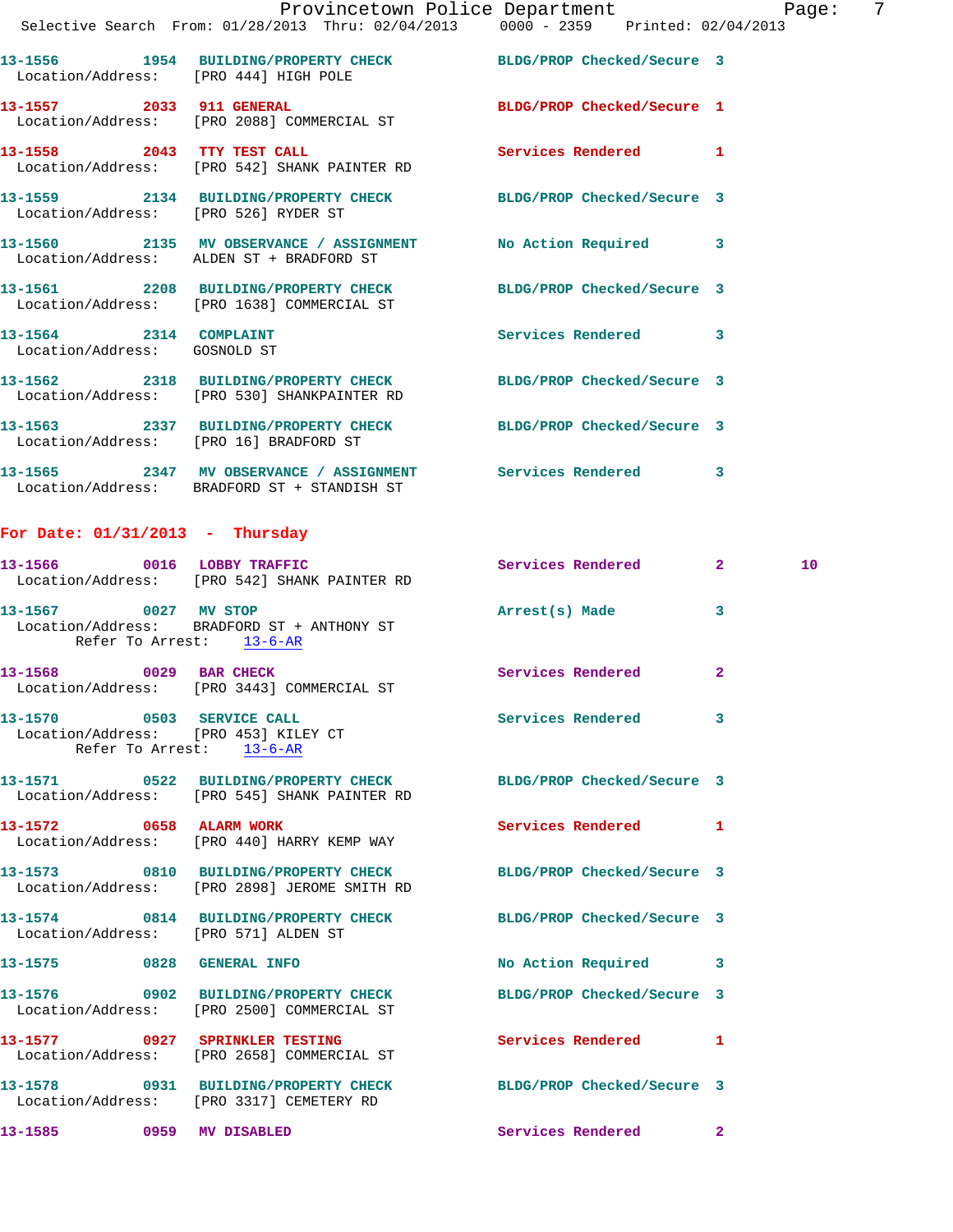|                                       | Provincetown Police Department Page: 8<br>Selective Search From: $01/28/2013$ Thru: $02/04/2013$ 0000 - 2359 Printed: 02/04/2013 |                                                                                                                                                                                                                               |                |
|---------------------------------------|----------------------------------------------------------------------------------------------------------------------------------|-------------------------------------------------------------------------------------------------------------------------------------------------------------------------------------------------------------------------------|----------------|
|                                       | Location/Address: RYDER ST + BRADFORD ST                                                                                         |                                                                                                                                                                                                                               |                |
|                                       | 13-1579 1002 MEDICAL EMERGENCY Transported to Hospital 1<br>Location/Address: [PRO 2039] PILGRIM HEIGHTS RD                      |                                                                                                                                                                                                                               |                |
| Location/Address: [PRO 3287] ROUTE 6  | 13-1580 1002 BUILDING/PROPERTY CHECK BLDG/PROP Checked/Secure 3                                                                  |                                                                                                                                                                                                                               |                |
| Location/Address: [EAS] STATE HWY     | 13-1583 1004 ASSIST AGENCY / MUTUAL AID Services Rendered 3                                                                      |                                                                                                                                                                                                                               |                |
|                                       | 13-1584 1004 ASSIST AGENCY / MUTUAL AID Services Rendered 3<br>Location/Address: [EAS] STATE HWY                                 |                                                                                                                                                                                                                               |                |
|                                       | 13-1581 1007 BUILDING/PROPERTY CHECK BLDG/PROP Checked/Secure 3<br>Location/Address: [PRO 516] RACE POINT RD                     |                                                                                                                                                                                                                               |                |
|                                       | 13-1582 1018 PARK, WALK & TALK<br>Location/Address: [PRO 537] SHANK PAINTER RD                                                   | Services Rendered 2                                                                                                                                                                                                           |                |
| 13-1586 1034 HAZARDS                  | Location/Address: COURT ST + WINTHROP ST                                                                                         | Services Rendered                                                                                                                                                                                                             | $\overline{2}$ |
|                                       | 13-1587 1042 PARK, WALK & TALK 1999 Services Rendered 2<br>Location/Address: [PRO 285] COMMERCIAL ST                             |                                                                                                                                                                                                                               |                |
|                                       | 13-1588 1105 COMPLAINT/STRANGE ODOR<br>Location/Address: [PRO 1304] BROWNE ST                                                    | No Action Required 3                                                                                                                                                                                                          |                |
|                                       | 13-1590 1156 BUILDING/PROPERTY CHECK BLDG/PROP Checked/Secure 3<br>Location/Address: [PRO 3318] CEMETERY RD                      |                                                                                                                                                                                                                               |                |
| Location/Address: BAYVIEW AVE         | 13-1591 1306 SERVE PAPERWORK                                                                                                     | <b>Unfounded</b>                                                                                                                                                                                                              | $\mathbf{3}$   |
| 13-1592 1311 COMPLAINT                | Location/Address: BRADFORD ST + HOWLAND ST                                                                                       | SPOKEN TO THE STATE OF THE STATE OF THE STATE OF THE STATE OF THE STATE OF THE STATE OF THE STATE OF THE STATE OF THE STATE OF THE STATE OF THE STATE OF THE STATE OF THE STATE OF THE STATE OF THE STATE OF THE STATE OF THE | $\mathbf{3}$   |
| Location/Address: [PRO 3440] ROUTE 6  | 13-1593 1343 MV OBSERVANCE / ASSIGNMENT Services Rendered 3                                                                      |                                                                                                                                                                                                                               |                |
|                                       | 13-1594 1400 BUILDING/PROPERTY CHECK BLDG/PROP Checked/Secure 3<br>Location/Address: [PRO 488] MAYFLOWER AVE                     |                                                                                                                                                                                                                               |                |
| 13-1595 1406 MV STOP                  | Location/Address: [PRO 2521] ROUTE 6                                                                                             | <b>VERBAL WARNING</b>                                                                                                                                                                                                         | 3              |
| 13-1596 1420 HAZARDS                  | Location: [PRO 3666] EAST HARBOR/PILGRIM LAKE                                                                                    | Services Rendered 2                                                                                                                                                                                                           |                |
| Location/Address: [PRO 3222] ALDEN ST | 13-1597 1520 MEDICAL EMERGENCY                                                                                                   | Transported to Hospital 1                                                                                                                                                                                                     |                |
|                                       | 13-1599 1534 FOLLOW UP<br>Location/Address: [PRO 542] SHANK PAINTER RD                                                           | Services Rendered 2                                                                                                                                                                                                           |                |
|                                       | 13-1600 1637 BOAT/HARBORMASTER<br>Location/Address: [PRO 2543] MACMILLAN WHARF                                                   | <b>Services Rendered</b> 2                                                                                                                                                                                                    |                |
| Location/Address: [PRO 2521] ROUTE 6  | 13-1601 1648 MV OBSERVANCE / ASSIGNMENT Services Rendered 3                                                                      |                                                                                                                                                                                                                               |                |
|                                       | 13-1602 1649 LOST CHECK BOOK<br>Location/Address: [PRO 542] SHANK PAINTER RD                                                     | Services Rendered 3                                                                                                                                                                                                           |                |
| 13-1603 1653 MV STOP                  | Location/Address: [PRO 3672] ROUTE 6                                                                                             | <b>VERBAL WARNING 3</b>                                                                                                                                                                                                       |                |
|                                       | 13-1604 1656 MV OBSERVANCE / ASSIGNMENT Services Rendered 3<br>Location/Address: [PRO 2521] ROUTE 6                              |                                                                                                                                                                                                                               |                |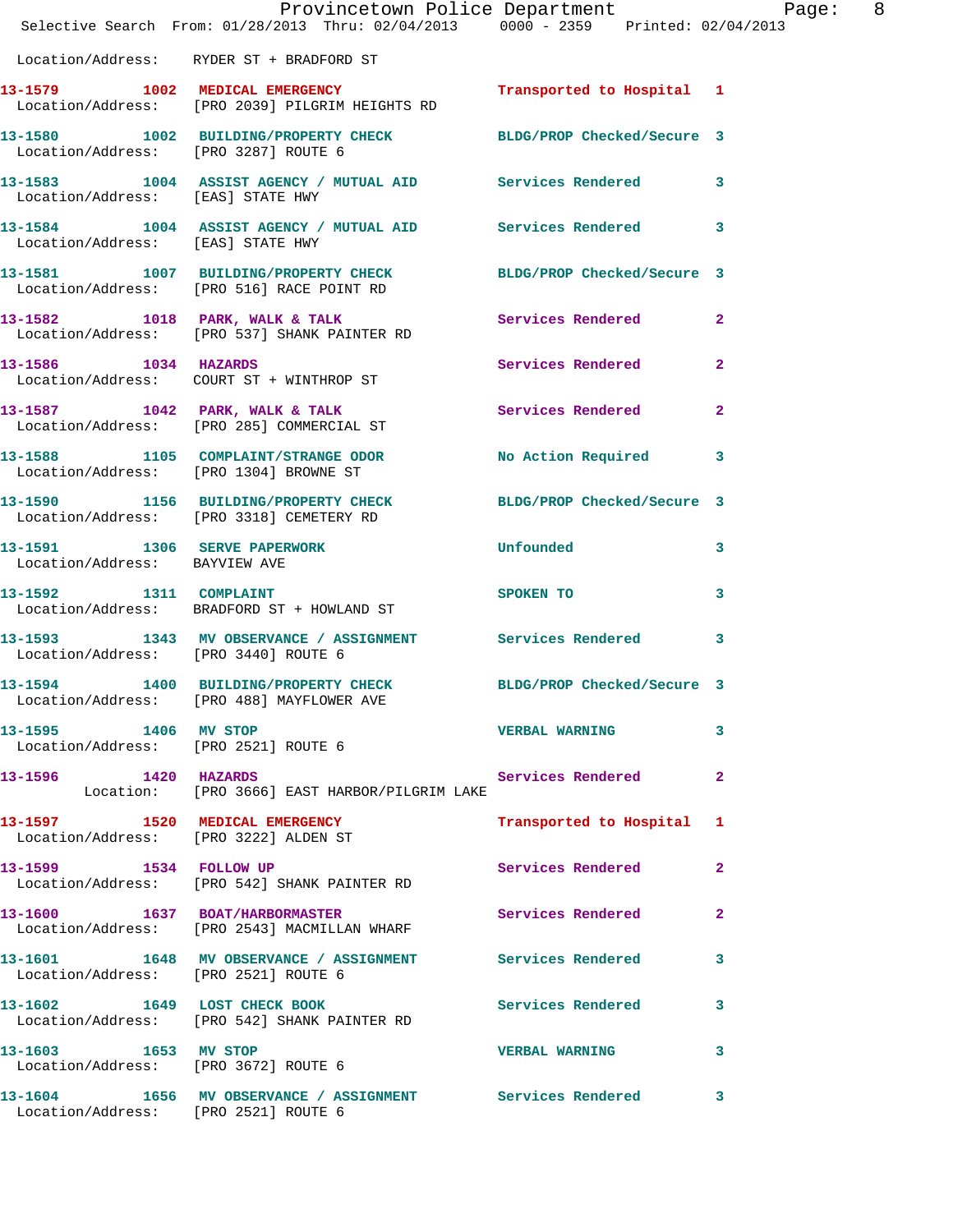|                                                                | Provincetown Police Department                                                                               |                            | Page: 9        |
|----------------------------------------------------------------|--------------------------------------------------------------------------------------------------------------|----------------------------|----------------|
|                                                                | Selective Search From: 01/28/2013 Thru: 02/04/2013 0000 - 2359 Printed: 02/04/2013                           |                            |                |
|                                                                | 13-1605 1658 RENTAL SCAM<br>Location/Address: [PRO 909] CREEK HILL RD                                        | Services Rendered 2        |                |
|                                                                | 13-1607 1812 ASSIST CITIZEN<br>Location/Address: [PRO 2184] NELSON AVE                                       | Services Rendered 3        | $\mathbf{1}$   |
|                                                                | 13-1608 1824 BUILDING/PROPERTY CHECK<br>Location/Address: [PRO 3317] CEMETERY RD                             | BLDG/PROP Checked/Secure 3 |                |
| 13-1609 1852 MV STOP                                           | Location/Address: [PRO 3231] BRADFORD ST                                                                     | VERBAL WARNING 3           |                |
|                                                                | 13-1610 1857 BUILDING/PROPERTY CHECK BLDG/PROP Checked/Secure 3<br>Location/Address: [PRO 519] RACE POINT RD |                            |                |
|                                                                | 13-1611 1952 BUILDING/PROPERTY CHECK<br>Location/Address: [PRO 1638] COMMERCIAL ST                           | BLDG/PROP Checked/Secure 3 |                |
| 13-1612 2000 HAZARDS                                           | Location/Address: [PRO 519] RACE POINT RD                                                                    | Services Rendered 2        |                |
|                                                                | 13-1613 2125 BUILDING/PROPERTY CHECK<br>Location/Address: [PRO 530] SHANKPAINTER RD                          | BLDG/PROP Checked/Secure 3 |                |
|                                                                | 13-1614 2142 MV OBSERVANCE / ASSIGNMENT Services Rendered 3<br>Location/Address: [PRO 2577] BRADFORD ST      |                            |                |
|                                                                | 13-1615 2200 MV STOP<br>Location/Address: STANDISH ST + BRADFORD ST                                          | <b>VERBAL WARNING</b>      | 3              |
|                                                                | 13-1616 2205 JOAN OLIVER AWAY                                                                                | Services Rendered 3        |                |
| 13-1617 2221 MV STOP<br>Location/Address: PRINCE ST            |                                                                                                              | VERBAL WARNING 3           |                |
|                                                                | 13-1618 2344 BUILDING/PROPERTY CHECK<br>Location/Address: [PRO 3256] COMMERCIAL ST                           | BLDG/PROP Checked/Secure 3 |                |
|                                                                | 13-1619 2357 BAR CHECK<br>Location/Address: [PRO 399] COMMERCIAL ST                                          | Services Rendered 2        |                |
| For Date: $02/01/2013$ - Friday                                |                                                                                                              |                            |                |
|                                                                | 13-1620 0006 MV OBSERVANCE / ASSIGNMENT Services Rendered 3<br>Location/Address: BRADFORD ST + STANDISH ST   |                            |                |
| 13-1621 0011 BAR CHECK<br>Location/Address: [PRO 80] CARVER ST |                                                                                                              | <b>Services Rendered</b>   | $\overline{2}$ |

**13-1622 0041 BUILDING/PROPERTY CHECK BLDG/PROP Checked/Secure 3**  Location/Address: [PRO 3287] ROUTE 6

**13-1623 0045 BUILDING/PROPERTY CHECK BLDG/PROP Checked/Secure 3** 

Location/Address: [PRO 519] RACE POINT RD

**13-1624 0059 MV OBSERVANCE / ASSIGNMENT Services Rendered 3**  Location/Address: [PRO 2577] BRADFORD ST

**13-1632** 0100 LOBBY TRAFFIC Services Rendered 2 10 Location/Address: [PRO 542] SHANK PAINTER RD

**13-1625 0216 BUILDING/PROPERTY CHECK BLDG/PROP Checked/Secure 3**  Location/Address: [PRO 306] COMMERCIAL ST

**13-1626 0225 BUILDING/PROPERTY CHECK BLDG/PROP Checked/Secure 3** 

Location/Address: [PRO 1646] WINSLOW ST

**13-1627 0330 BUILDING/PROPERTY CHECK BLDG/PROP Checked/Secure 3**  Location/Address: [PRO 1638] COMMERCIAL ST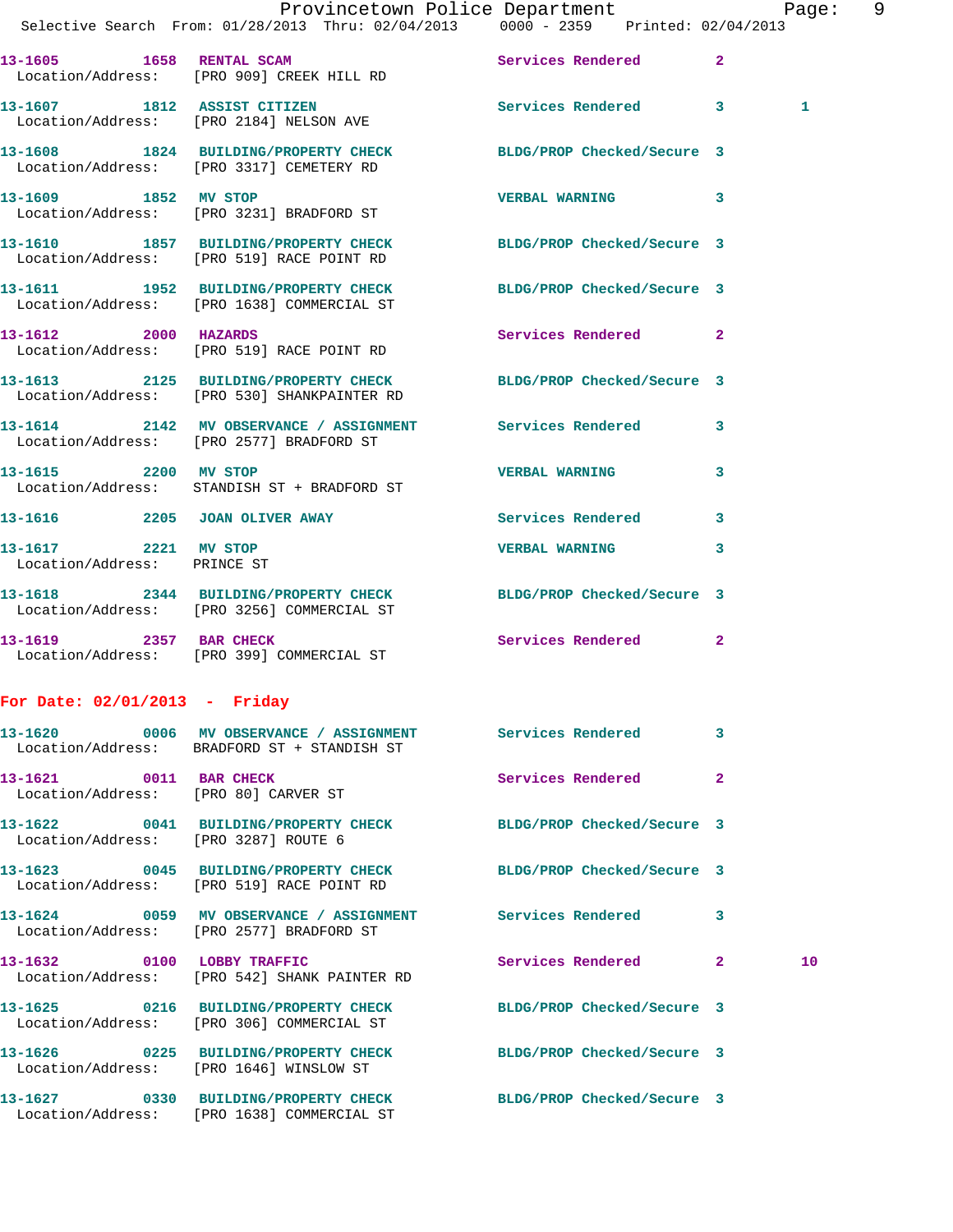|                                                     | Provincetown Police Department Page: 10<br>Selective Search From: $01/28/2013$ Thru: $02/04/2013$ $0000 - 2359$ Printed: $02/04/2013$ |                                      |              |  |
|-----------------------------------------------------|---------------------------------------------------------------------------------------------------------------------------------------|--------------------------------------|--------------|--|
|                                                     | 13-1628 0458 BUILDING/PROPERTY CHECK BLDG/PROP Checked/Secure 3<br>Location/Address: [PRO 1778] SHANK PAINTER RD                      |                                      |              |  |
| Location/Address: COMMERCIAL ST                     | 13-1629 0520 MV COMPLAINT                                                                                                             | Services Rendered 2                  |              |  |
|                                                     | 13-1631 0525 VERIZON FOR 911 SYSTEM Services Rendered 3<br>Location/Address: [PRO 542] SHANK PAINTER RD                               |                                      |              |  |
|                                                     | 13-1630 0528 BUILDING/PROPERTY CHECK BLDG/PROP Checked/Secure 3<br>Location/Address: [PRO 545] SHANKPAINTER RD                        |                                      |              |  |
|                                                     | 13-1633 0640 MEDICAL EMERGENCY<br>Location/Address: [PRO 442] HARRY KEMP WAY                                                          | Services Rendered 1                  |              |  |
|                                                     | 13-1634 0749 BUILDING/PROPERTY CHECK BLDG/PROP Checked/Secure 3<br>Location/Address: [PRO 3287] ROUTE 6                               |                                      |              |  |
|                                                     | 13-1635 0758 MV OBSERVANCE / ASSIGNMENT Services Rendered 3<br>Location/Address: [PRO 2521] ROUTE 6                                   |                                      |              |  |
|                                                     | 13-1636 0821 ESCORT/TRANSPORT Services Rendered 3<br>Location/Address: [PRO 569] WINSLOW ST                                           |                                      |              |  |
|                                                     | 13-1637 0827 BUILDING/PROPERTY CHECK Services Rendered 3<br>Location/Address: [PRO 564] BAYBERRY                                      |                                      |              |  |
|                                                     | 13-1638 0827 H/M ON/OFF DUTY<br>Location/Address: [PRO 2543] MACMILLAN WHARF                                                          | No Action Required 2                 |              |  |
|                                                     | 13-1639 0858 BUILDING/PROPERTY CHECK BLDG/PROP Checked/Secure 3<br>Location/Address: [PRO 2500] COMMERCIAL ST                         |                                      |              |  |
|                                                     | 13-1640 0913 PARK, WALK & TALK<br>Location/Address: [PRO 595] BRADFORD ST                                                             | No Action Required 2                 |              |  |
|                                                     | 13-1641 0918 ASSIST CITIZEN<br>Location/Address: [PRO 573] WINSLOW ST                                                                 | Services Rendered 3                  |              |  |
|                                                     | 13-1642 0942 BUILDING/PROPERTY CHECK BLDG/PROP Checked/Secure 3<br>Location/Address: [PRO 3317] CEMETERY RD                           |                                      |              |  |
| Location/Address: [PRO 94] BRADFORD ST              | 13-1643 1004 MV OBSERVANCE / ASSIGNMENT                                                                                               | Services Rendered                    |              |  |
| 13-1644 1015 MV STOP<br>Location/Address: PRINCE ST |                                                                                                                                       | VERBAL WARNING 3                     |              |  |
|                                                     | 13-1645 1024 BUILDING/PROPERTY CHECK BLDG/PROP Checked/Secure 3<br>Location/Address: [PRO 571] ALDEN ST                               |                                      |              |  |
|                                                     | 13-1646 1051 BUILDING/PROPERTY CHECK Services Rendered 3<br>Location/Address: [PRO 2206] COMMERCIAL ST                                |                                      |              |  |
|                                                     | 13-1647 1131 ALARM - FIRE<br>Location/Address: [PRO 312] COMMERCIAL ST                                                                | False Alarm                          | 1            |  |
|                                                     | 13-1648 1202 BUILDING/PROPERTY CHECK Services Rendered 3<br>Location/Address: [PRO 516] RACE POINT RD                                 |                                      |              |  |
| Location/Address: [PRO 2521] ROUTE 6                | 13-1649 1228 MV OBSERVANCE / ASSIGNMENT Services Rendered 3                                                                           |                                      |              |  |
|                                                     | 13-1650 1250 MEDICAL EMERGENCY<br>Location/Address: [PRO 620] CREEK HILL RD                                                           | Transported to Hospital 1            |              |  |
|                                                     | 13-1651 1306 FOUND WALLET/RETURNED Services Rendered 3<br>Location/Address: [PRO 1704] MAYFLOWER AVE                                  |                                      |              |  |
| 13-1653 1331 ALARM - GENERAL                        |                                                                                                                                       | False Alarm <b>Francisco Execute</b> | $\mathbf{1}$ |  |

Location/Address: [PRO 3193] COMMERCIAL ST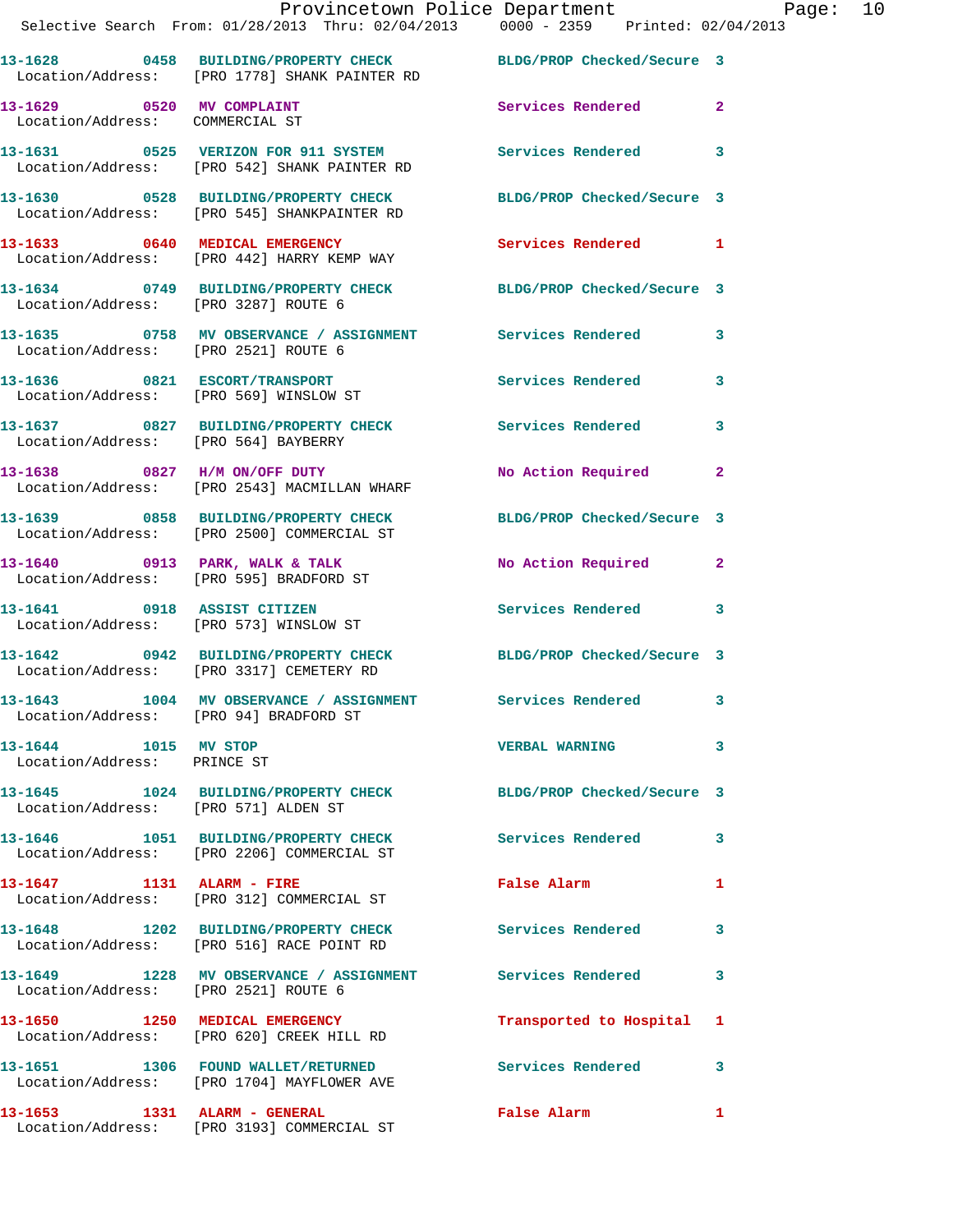|                                                                | 13-1654 1354 BUILDING/PROPERTY CHECK BLDG/PROP Checked/Secure 3<br>Location/Address: [PRO 3318] CEMETERY RD |                            |              |
|----------------------------------------------------------------|-------------------------------------------------------------------------------------------------------------|----------------------------|--------------|
| 13-1655 1408 COMPLAINT<br>Location/Address: TELEGRAPH HILL RD  |                                                                                                             | <b>Services Rendered</b>   | 3            |
|                                                                | Location/Address: [PRO 530] SHANK PAINTER RD                                                                |                            | $\mathbf{3}$ |
| Location/Address: [PRO 3259] MACMILLAN                         | 13-1658 1644 BUILDING/PROPERTY CHECK                                                                        | BLDG/PROP Checked/Secure 3 |              |
|                                                                | 13-1659 1658 PARKING COMPLAINT / GENERAL GONE ON ARRIVAL<br>Location/Address: [PRO 3670] SHANK PAINTER RD   |                            | 3            |
|                                                                | 13-1660 1709 BUILDING/PROPERTY CHECK<br>Location/Address: [PRO 2483] COMMERCIAL ST                          | BLDG/PROP Checked/Secure 3 |              |
| 13-1661 1727 MV STOP<br>Location/Address: [PRO 413] CONWELL ST |                                                                                                             | <b>VERBAL WARNING</b>      | 3            |
| 13-1662 1812 SUDDEN DEATH                                      |                                                                                                             | Services Rendered          | 1            |
|                                                                | Location/Address: [PRO 2761] COTTAGE ST                                                                     |                            |              |
|                                                                | 13-1663 1902 MEDICAL EMERGENCY<br>Location/Address: [PRO 356] COMMERCIAL ST                                 | Transported to Hospital 1  |              |
| Location/Address: [PRO 16] BRADFORD ST                         | 13-1665 2133 BUILDING/PROPERTY CHECK                                                                        | BLDG/PROP Checked/Secure 3 |              |
|                                                                | 13-1666 2158 BUILDING/PROPERTY CHECK<br>Location/Address: [PRO 545] SHANKPAINTER RD                         | BLDG/PROP Checked/Secure 3 |              |
|                                                                | 13-1667 2320 BUILDING/PROPERTY CHECK<br>Location/Address: [PRO 1778] SHANKPAINTER RD                        | BLDG/PROP Checked/Secure 3 |              |
|                                                                | 13-1668 2321 MV OBSERVANCE / ASSIGNMENT Services Rendered<br>Location/Address: BRADFORD ST + RYDER ST       |                            | 3            |

## **For Date: 02/02/2013 - Saturday**

|                                        | Location/Address: [PRO 542] SHANK PAINTER RD                                                                    |                       |                         | 10 <sup>°</sup> |
|----------------------------------------|-----------------------------------------------------------------------------------------------------------------|-----------------------|-------------------------|-----------------|
|                                        | Location/Address: [PRO 1552] COMMERCIAL ST                                                                      | No Action Required 2  |                         |                 |
|                                        | 13-1672 0027 BUILDING/PROPERTY CHECK BLDG/PROP Checked/Secure 3<br>Location/Address: [PRO 2542] COMMERCIAL ST   |                       |                         |                 |
| Location/Address: [PRO 484] MASONIC PL | $13-1673$ 0035 BAR CHECK                                                                                        | Services Rendered     | $\overline{2}$          |                 |
|                                        | 13-1677 0049 BUILDING/PROPERTY CHECK BLDG/PROP Checked/Secure 3<br>Location/Address: [PRO 530] SHANK PAINTER RD |                       |                         |                 |
|                                        | 13-1674 0053 BUILDING/PROPERTY CHECK BLDG/PROP Checked/Secure 3<br>Location/Address: [PRO 530] SHANKPAINTER RD  |                       |                         |                 |
| Location/Address: [PRO 2513] ROUTE 6   |                                                                                                                 |                       | $\overline{\mathbf{3}}$ |                 |
|                                        | Location/Address: [PRO 2577] BRADFORD ST                                                                        |                       | 3                       |                 |
| 13-1678 0147 MV STOP                   |                                                                                                                 | <b>VERBAL WARNING</b> | 3                       |                 |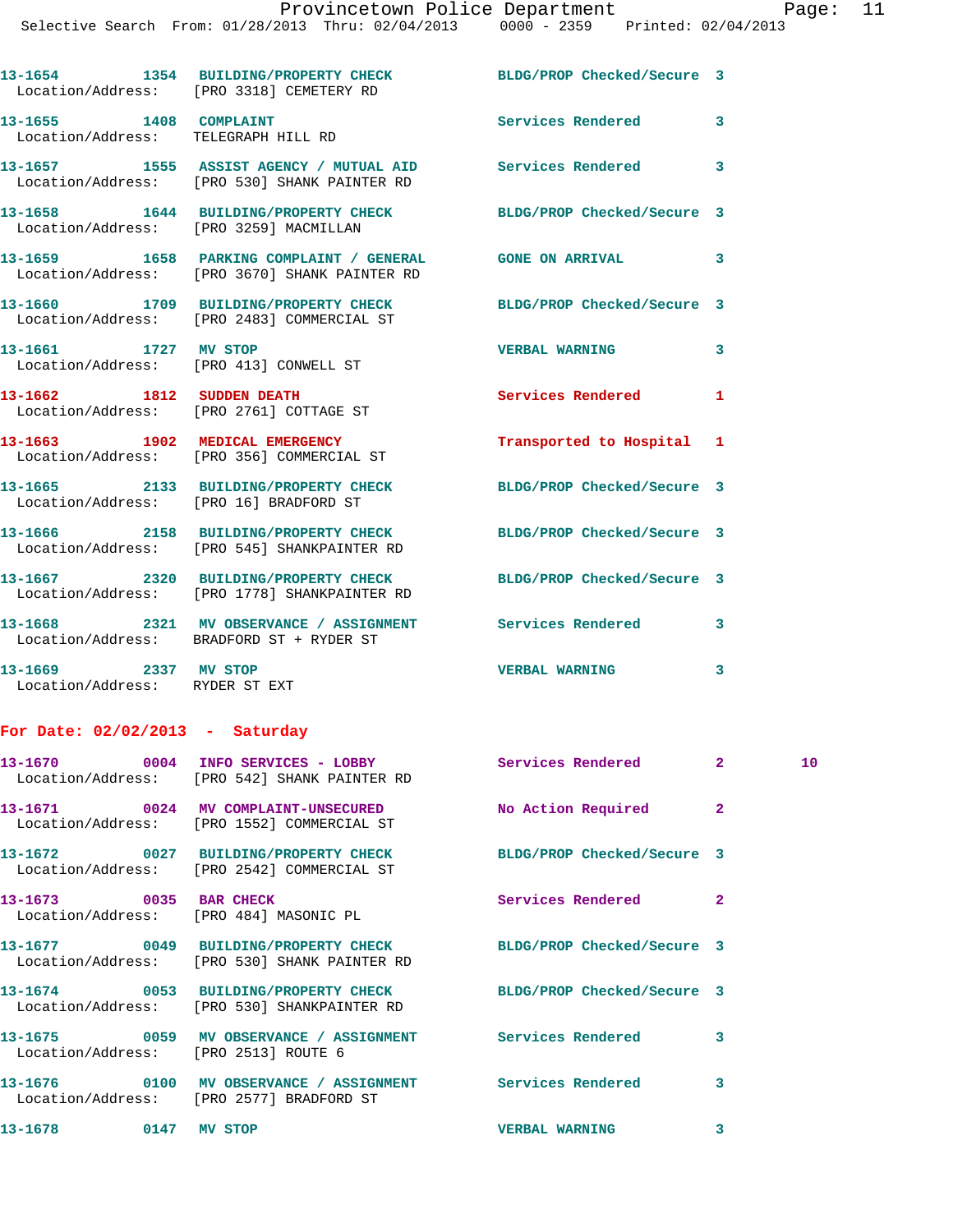|                                                     | Provincetown Police Department<br>Selective Search From: 01/28/2013 Thru: 02/04/2013 0000 - 2359 Printed: 02/04/2013 |                            |              |
|-----------------------------------------------------|----------------------------------------------------------------------------------------------------------------------|----------------------------|--------------|
| Location/Address: ROUTE 6                           |                                                                                                                      |                            |              |
|                                                     | 13-1679 0206 BUILDING/PROPERTY CHECK BLDG/PROP Checked/Secure 3<br>Location/Address: [PRO 16] BRADFORD ST            |                            |              |
| 13-1680 0235 MV STOP<br>Location/Address: ROUTE 6   |                                                                                                                      | VERBAL WARNING 3           |              |
|                                                     | 13-1681 0447 MEDICAL EMERGENCY Transported to Hospital 1<br>Location/Address: [PRO 959] JEROME SMITH RD              |                            |              |
|                                                     | 13-1683 0518 BUILDING/PROPERTY CHECK BLDG/PROP Checked/Secure 3<br>Location/Address: [PRO 306] COMMERCIAL ST         |                            |              |
|                                                     | 13-1684 0530 ASSIST CITIZEN<br>Location/Address: [PRO 662] COMMERCIAL ST                                             | Services Rendered 3        |              |
|                                                     | 13-1685 0600 BUILDING/PROPERTY CHECK BLDG/PROP Checked/Secure 3<br>Location/Address: [PRO 519] RACE POINT RD         |                            |              |
|                                                     | 13-1686 0611 MV OBSERVANCE / ASSIGNMENT Services Rendered 3<br>Location/Address: [PRO 2521] ROUTE 6                  |                            |              |
|                                                     | 13-1687 0616 BUILDING/PROPERTY CHECK BLDG/PROP Checked/Secure 3<br>Location/Address: [PRO 3256] COMMERCIAL ST        |                            |              |
|                                                     | 13-1688 0626 MV STOP<br>Location/Address: ROUTE 6 + SNAIL RD                                                         | <b>VERBAL WARNING</b>      | $\mathbf{3}$ |
|                                                     | 13-1689 0638 GENERAL INFO-STAFF VMES No Action Required 3                                                            |                            |              |
|                                                     | 13-1690 0739 H/M ON/OFF DUTY<br>Location/Address: [PRO 2543] MACMILLAN WHARF                                         | Services Rendered          | $\mathbf{2}$ |
|                                                     | 13-1691 0740 598 OUT OF SERVICE<br>Location/Address: [PRO 1892] SHANK PAINTER RD                                     | Services Rendered 3        |              |
| Location/Address: [PRO 564] BAYBERRY                | 13-1692 0816 BUILDING/PROPERTY CHECK BLDG/PROP Checked/Secure 3                                                      |                            |              |
|                                                     | 13-1693 0822 PET PANTRY<br>Location/Address: [PRO 537] SHANK PAINTER RD                                              | Services Rendered 2        |              |
| 13-1694 0829 MV STOP                                | Location/Address: [PRO 2542] COMMERCIAL ST                                                                           | VERBAL WARNING 3           |              |
|                                                     | 13-1695 0831 MV STOP<br>Location/Address: COMMERCIAL ST + JOHNSON ST                                                 | Citation/Warning Issued 3  |              |
| Location/Address: [PRO 444] HIGH POLE               | 13-1696 0853 BUILDING/PROPERTY CHECK BLDG/PROP Checked/Secure 3                                                      |                            |              |
|                                                     | 13-1697 0856 BUILDING/PROPERTY CHECK BLDG/PROP Checked/Secure 3<br>Location/Address: [PRO 3317] CEMETERY RD          |                            |              |
| Location/Address: TREMONT ST                        | 13-1698 0856 BY-LAW VIOLATION/UNRESTRAINED VERBAL WARNING 2                                                          |                            |              |
|                                                     | 13-1699       0910   BUILDING/PROPERTY CHECK<br>  Location/Address:   [PRO 2206] COMMERCIAL ST                       | BLDG/PROP Checked/Secure 3 |              |
| Location/Address: SHANKPAINTER RD                   | 13-1700 0911 MV OBSERVANCE / ASSIGNMENT Citation/Warning Issued 3                                                    |                            |              |
| 13-1701 0919 MV STOP<br>Location/Address: BROWNE ST |                                                                                                                      | <b>VERBAL WARNING</b>      | 3            |
|                                                     | 13-1702 0958 PARK, WALK & TALK<br>Location/Address: [PRO 2543] MACMILLAN                                             | No Action Required         | $\mathbf{2}$ |
|                                                     | 13-1703 1018 BUILDING/PROPERTY CHECK BLDG/PROP Checked/Secure 3                                                      |                            |              |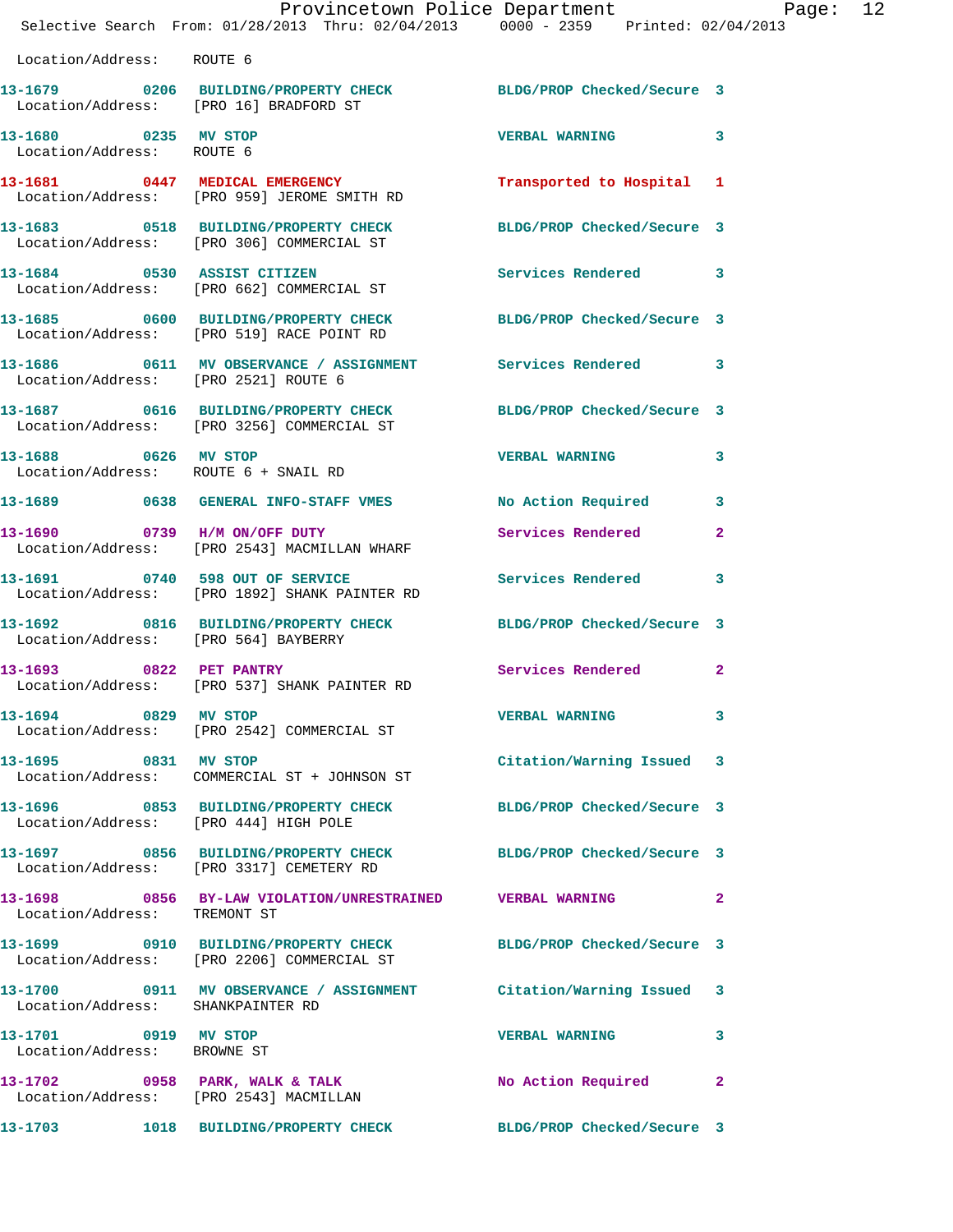|                                                       | Provincetown Police Department<br>Selective Search From: 01/28/2013 Thru: 02/04/2013 0000 - 2359 Printed: 02/04/2013 |                       |                |  |
|-------------------------------------------------------|----------------------------------------------------------------------------------------------------------------------|-----------------------|----------------|--|
| Location/Address: [PRO 3287] ROUTE 6                  |                                                                                                                      |                       |                |  |
| 13-1704 1020 MV STOP                                  | Location/Address: BRADFORD ST + DAGGETT LN                                                                           | VERBAL WARNING 3      |                |  |
|                                                       | 13-1705 1033 BUILDING/PROPERTY CHECK BLDG/PROP Checked/Secure 3<br>Location/Address: [PRO 2500] COMMERCIAL ST        |                       |                |  |
|                                                       | 13-1706 1033 HARASSMENT<br>Location/Address: [PRO 3305] COURT ST                                                     | Services Rendered 2   |                |  |
|                                                       | 13-1707 1036 ALARM - GENERAL<br>Location/Address: [PRO 3336] BRADFORD ST                                             | False Alarm 1         |                |  |
|                                                       | 13-1708 1110 BUILDING/PROPERTY CHECK BLDG/PROP Checked/Secure 3<br>Location/Address: [PRO 16] BRADFORD ST            |                       |                |  |
|                                                       | 13-1709 1143 BUILDING/PROPERTY CHECK BLDG/PROP Checked/Secure 3<br>Location/Address: [PRO 519] RACE POINT RD         |                       |                |  |
|                                                       | 13-1710 1146 PARK, WALK & TALK Services Rendered 2<br>Location: [PRO 3431] LOPES SQUARE                              |                       |                |  |
|                                                       | 13-1711 1229 GEN INFO/SCHOOL PSNL. Services Rendered 3                                                               |                       |                |  |
|                                                       | 13-1712 1232 BUILDING/PROPERTY CHECK BLDG/PROP Checked/Secure 3<br>Location/Address: [PRO 564] BAYBERRY              |                       |                |  |
|                                                       | 13-1713   1248   MV   OBSERVANCE / ASSIGNMENT   Citation/Warning Issued   3<br>Location/Address: RYDER ST            |                       |                |  |
| 13-1714 1250 MV STOP<br>Location/Address: BRADFORD ST |                                                                                                                      | <b>VERBAL WARNING</b> | 3              |  |
|                                                       | 13-1716 1335 DOG IN VEHICLE<br>Location/Address: [PRO 526] RYDER ST EXT                                              | SPOKEN TO             | $\overline{2}$ |  |
|                                                       | 13-1717 1407 BUILDING/PROPERTY CHECK BLDG/PROP Checked/Secure 3<br>Location/Address: [PRO 3318] CEMETERY RD          |                       |                |  |
|                                                       | 13-1718 1536 MEDICAL EMERGENCY 1 Services Rendered 1<br>Location/Address: [PRO 542] SHANK PAINTER RD                 |                       |                |  |
|                                                       | 13-1719 1611 IN THE SCHOOL<br>Location/Address: [PRO 569] WINSLOW ST                                                 | Services Rendered 3   |                |  |
| Location/Address: [PRO 433] RYDER ST                  | 13-1720 1634 BUILDING/PROPERTY CHECK BLDG/PROP Checked/Secure 3                                                      |                       |                |  |
| 13-1721 1639 ALARM - FIRE                             | Location/Address: [PRO 3176] COMMERCIAL ST                                                                           | False Alarm 1         |                |  |
|                                                       | 13-1722 1702 MV OBSERVANCE / ASSIGNMENT<br>Location/Address: CONWELL ST + OLD ANNE PAGE WAY                          | No Action Required 3  |                |  |
| 13-1723 1731 MV STOP                                  | Location/Address: BRADFORD ST EXT                                                                                    | VERBAL WARNING 3      |                |  |
|                                                       | 13-1724 1803 BUILDING/PROPERTY CHECK BLDG/PROP Checked/Secure 3<br>Location/Address: [PRO 2206] COMMERCIAL ST        |                       |                |  |
|                                                       | 13-1725 1836 ASSIST CITIZEN<br>Location/Address: [PRO 3763] PLEASANT ST                                              | Services Rendered     | 3              |  |
|                                                       | 13-1726 1841 MV OBSERVANCE / ASSIGNMENT No Action Required<br>Location/Address: SNAIL RD + COMMERCIAL ST             |                       | 3              |  |
| 13-1727 1844 ANIMAL CALL                              | Location/Address: [PRO 155] COMMERCIAL ST                                                                            | Services Rendered     | $\mathbf{2}$   |  |
| 13-1728                                               | 1932 ALARM/FALSE ALARM                                                                                               | No Action Required 1  |                |  |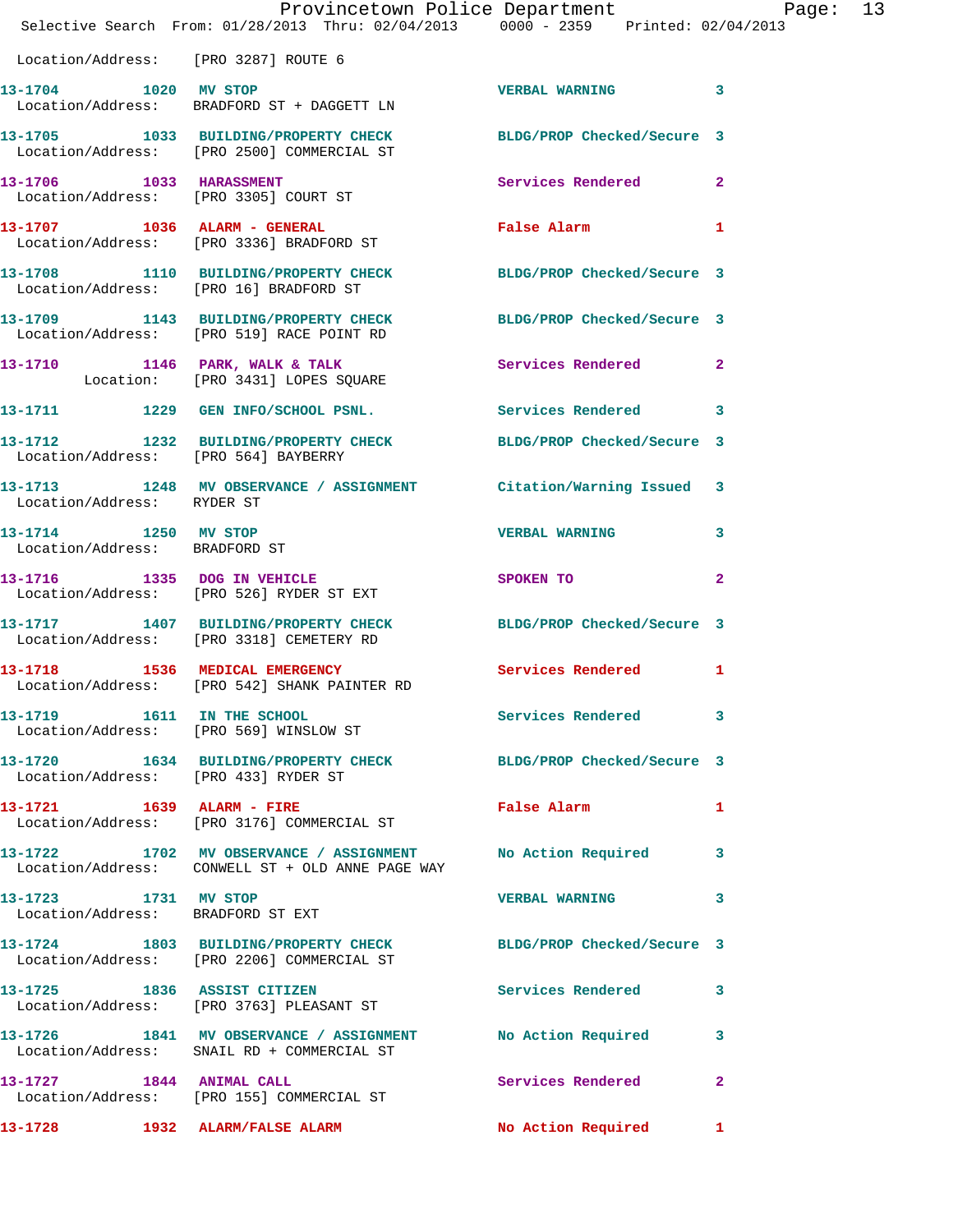|                                 | Provincetown Police Department Page: 14<br>Selective Search From: 01/28/2013 Thru: 02/04/2013 0000 - 2359 Printed: 02/04/2013 |                            |   |   |  |
|---------------------------------|-------------------------------------------------------------------------------------------------------------------------------|----------------------------|---|---|--|
|                                 | Location/Address: [PRO 1434] STANDISH ST                                                                                      |                            |   |   |  |
|                                 | 13-1729 1955 BUILDING/PROPERTY CHECK BLDG/PROP Checked/Secure 3<br>Location/Address: [PRO 1638] COMMERCIAL ST                 |                            |   |   |  |
|                                 | 13-1730 2044 MV DISABLED<br>Location/Address: [PRO 2479] ROUTE 6                                                              | Services Rendered 2        |   |   |  |
|                                 | 13-1731 2114 BUILDING/PROPERTY CHECK BLDG/PROP Checked/Secure 3<br>Location/Address: [PRO 16] BRADFORD ST                     |                            |   |   |  |
|                                 | 13-1732 2127 THREATS<br>Location/Address: [PRO 1977] COMMERCIAL ST                                                            | Unfounded                  | 2 |   |  |
|                                 | 13-1733 2158 BUILDING/PROPERTY CHECK BLDG/PROP Checked/Secure 3<br>Location/Address: [PRO 3287] ROUTE 6                       |                            |   |   |  |
|                                 | 13-1734 2210 BUILDING/PROPERTY CHECK BLDG/PROP Checked/Secure 3<br>Location/Address: [PRO 519] RACE POINT RD                  |                            |   |   |  |
|                                 | 13-1735 2312 MEDICAL EMERGENCY<br>Location/Address: [PRO 442] HARRY KEMP WAY                                                  | PATIENT REFUSAL 1          |   |   |  |
|                                 | 13-1736 2328 BUILDING/PROPERTY CHECK<br>Location/Address: [PRO 2543] MACMILLAN WHARF                                          | BLDG/PROP Checked/Secure 3 |   |   |  |
|                                 | 13-1737 2338 BAR CHECK<br>Location/Address: [PRO 3443] COMMERCIAL ST                                                          | No Action Required 2       |   |   |  |
|                                 | 13-1738 2346 MV STOP<br>Location/Address: [PRO 526] RYDER ST EXT                                                              | <b>VERBAL WARNING</b>      | 3 |   |  |
| For Date: $02/03/2013$ - Sunday |                                                                                                                               |                            |   |   |  |
|                                 | 13-1739 0005 LOBBY TRAFFIC<br>Location/Address: [PRO 542] SHANK PAINTER RD                                                    | Services Rendered 2        |   | 6 |  |
|                                 | 13-1740 0013 MV OBSERVANCE / ASSIGNMENT<br>Location/Address: BRADFORD ST + STANDISH ST                                        | No Action Required         | 3 |   |  |
| 13-1741 0032 MV STOP            | Location/Address: [PRO 2227] BRADFORD ST                                                                                      | Citation/Warning Issued 3  |   |   |  |
|                                 | 13-1742 0054 ASSIST AGENCY / MUTUAL AID Taken/Referred to Other 3<br>Location/Address: [PRO 542] SHANK PAINTER RD             |                            |   |   |  |
|                                 | Location/Address: BRADFORD ST + RYDER ST                                                                                      |                            |   |   |  |
| 13-1744 0116 MV STOP            | Location/Address: BRADFORD ST + CENTER ST                                                                                     | Citation/Warning Issued 3  |   |   |  |
|                                 | 13-1745 0207 BUILDING/PROPERTY CHECK BLDG/PROP Checked/Secure 3<br>Location/Address: [PRO 1977] COMMERCIAL ST                 |                            |   |   |  |
|                                 | 13-1746 0216 BUILDING/PROPERTY CHECK Services Rendered 3<br>Location/Address: [PRO 2898] JEROME SMITH RD                      |                            |   |   |  |
|                                 | 13-1747 0305 BUILDING/PROPERTY CHECK BLDG/PROP Checked/Secure 3<br>Location/Address: [PRO 3287] ROUTE 6                       |                            |   |   |  |
|                                 | 13-1748 0510 BUILDING/PROPERTY CHECK BLDG/PROP Checked/Secure 3<br>Location/Address: [PRO 545] SHANK PAINTER RD               |                            |   |   |  |
|                                 | 13-1749 0519 MEDICAL EMERGENCY <b>EXERGENER PATIENT REFUSAL</b> 1<br>Location/Address: [PRO 670] ALDEN ST                     |                            |   |   |  |
| Location/Address: [TRU] ROUTE 6 | 13-1750 0522 ASSIST AGENCY / MUTUAL AID Services Rendered                                                                     |                            | 3 |   |  |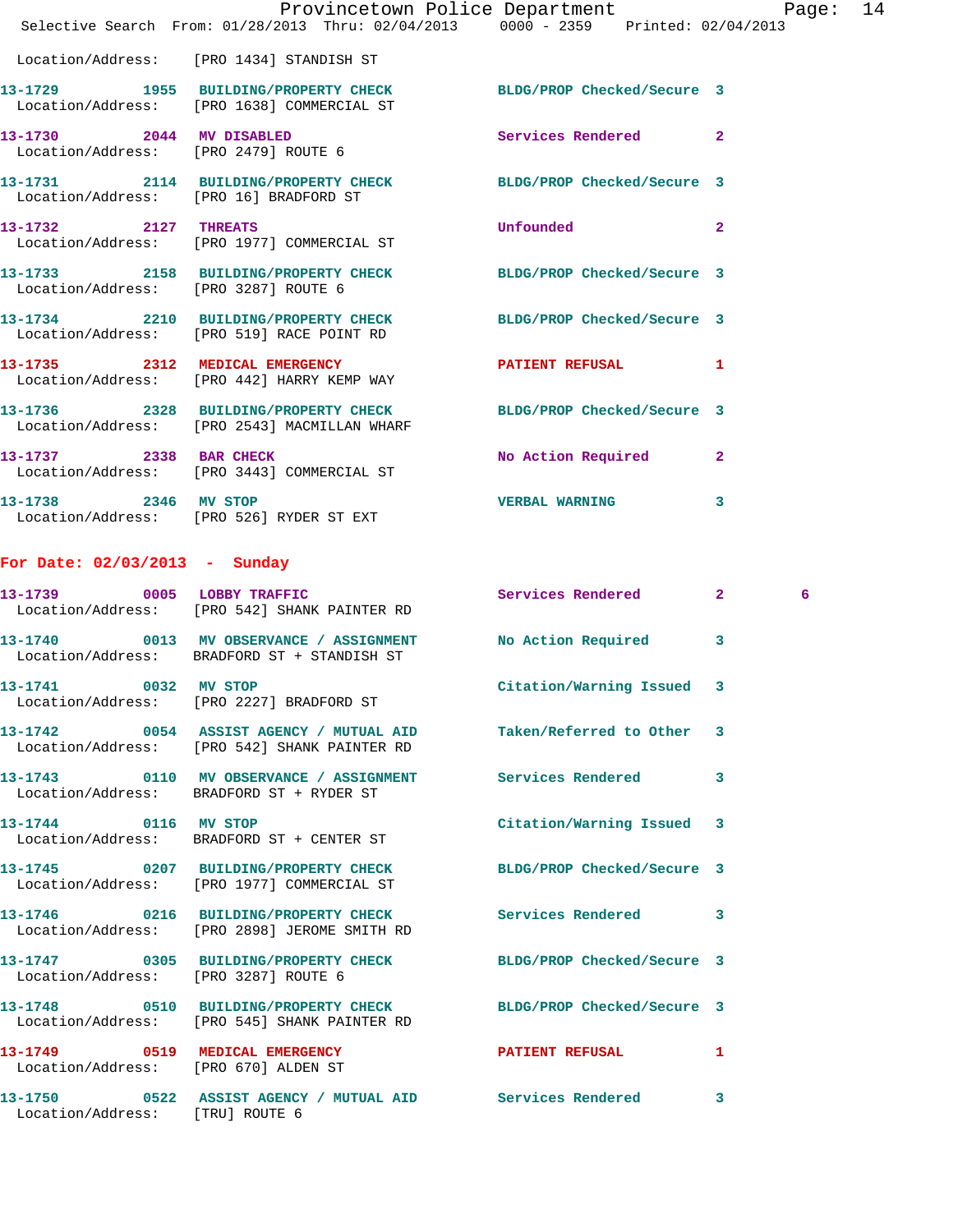|                                                                | Provincetown Police Department<br>Selective Search From: 01/28/2013 Thru: 02/04/2013 0000 - 2359 Printed: 02/04/2013 |                            |              |  |
|----------------------------------------------------------------|----------------------------------------------------------------------------------------------------------------------|----------------------------|--------------|--|
|                                                                | 13-1751 0600 PARK, WALK & TALK 1 No Action Required 2<br>Location/Address: [PRO 516] RACE POINT RD                   |                            |              |  |
|                                                                | 13-1752 0749 H/M ON/OFF DUTY Services Rendered 2<br>Location/Address: [PRO 2543] MACMILLAN WHARF                     |                            |              |  |
|                                                                | 13-1753 0751 GENERAL INFO                                                                                            | Services Rendered 3        |              |  |
|                                                                | 13-1754 0811 GENERAL INFO                                                                                            | Services Rendered 3        |              |  |
|                                                                | 13-1755 0929 BUILDING/PROPERTY CHECK BLDG/PROP Checked/Secure 3<br>Location/Address: [PRO 2543] MACMILLAN            |                            |              |  |
|                                                                | 13-1756 1129 BUILDING/PROPERTY CHECK BLDG/PROP Checked/Secure 3<br>Location/Address: [PRO 530] SHANKPAINTER RD       |                            |              |  |
|                                                                | 13-1757 1204 BUILDING/PROPERTY CHECK BLDG/PROP Checked/Secure 3<br>Location/Address: [PRO 488] MAYFLOWER ST          |                            |              |  |
|                                                                | 13-1758 1210 MEDICAL EMERGENCY<br>Location/Address: [PRO 2650] RACE POINT RD                                         | Transported to Hospital 1  |              |  |
|                                                                | 13-1759 1222 PARK, WALK & TALK 2 BLDG/PROP Checked/Secure 2<br>Location/Address: [PRO 175] COMMERCIAL ST             |                            |              |  |
|                                                                | 13-1760 1236 LOOSE SMALL BLACK CAT Services Rendered 2<br>Location/Address: [PRO 242] COMMERCIAL ST                  |                            |              |  |
|                                                                | 13-1761 1240 BUILDING/PROPERTY CHECK BLDG/PROP Checked/Secure 3<br>Location/Address: [PRO 175] COMMERCIAL ST         |                            |              |  |
|                                                                | 13-1762 1302 BUILDING/PROPERTY CHECK BLDG/PROP Checked/Secure 3<br>Location/Address: [PRO 182] COMMERCIAL ST         |                            |              |  |
|                                                                | 13-1764 1540 MV OBSERVANCE / ASSIGNMENT Services Rendered 3<br>Location/Address: [PRO 2577] BRADFORD ST              |                            |              |  |
| 13-1765 1548 MV STOP                                           | Location/Address: [PRO 43] BRADFORD ST                                                                               | <b>VERBAL WARNING</b>      | 3            |  |
|                                                                | 13-1766 1601 MV STOP<br>Location/Address: STANDISH AVE + BRADFORD ST                                                 | <b>VERBAL WARNING</b>      | 3            |  |
| Location/Address: [PRO 3259] MACMILLAN                         | 13-1767 1602 BUILDING/PROPERTY CHECK BLDG/PROP Checked/Secure 3                                                      |                            |              |  |
| 13-1768 1616 MV STOP<br>Location/Address: RYDER ST EXT         |                                                                                                                      | <b>VERBAL WARNING</b>      | $\mathbf{3}$ |  |
|                                                                | 13-1769 1638 BUILDING/PROPERTY CHECK BLDG/PROP Checked/Secure 3<br>Location/Address: [PRO 488] MAYFLOWER ST          |                            |              |  |
|                                                                | 13-1770 1721 BUILDING/PROPERTY CHECK BLDG/PROP Checked/Secure 3<br>Location/Address: [PRO 3317] CEMETERY RD          |                            |              |  |
|                                                                | 13-1771 1738 ASSIST AGENCY / MUTUAL AID Services Rendered 3<br>Location/Address: [PRO 3813] SHANK PAINTER RD         |                            |              |  |
| Location/Address: [PRO 16] BRADFORD ST                         | 13-1772 1805 BUILDING/PROPERTY CHECK                                                                                 | BLDG/PROP Checked/Secure 3 |              |  |
|                                                                | 13-1773 2116 BUILDING/PROPERTY CHECK BLDG/PROP Checked/Secure 3<br>Location/Address: [PRO 306] COMMERCIAL ST         |                            |              |  |
|                                                                | 13-1774 2134 BUILDING/PROPERTY CHECK<br>Location/Address: [PRO 440] HARRY KEMP WAY                                   | BLDG/PROP Checked/Secure 3 |              |  |
| 13-1775 2155 BAR CHECK<br>Location/Address: [PRO 79] CARVER ST |                                                                                                                      | Services Rendered 2        |              |  |
| 13-1776 2206 BAR CHECK                                         |                                                                                                                      | Services Rendered 2        |              |  |